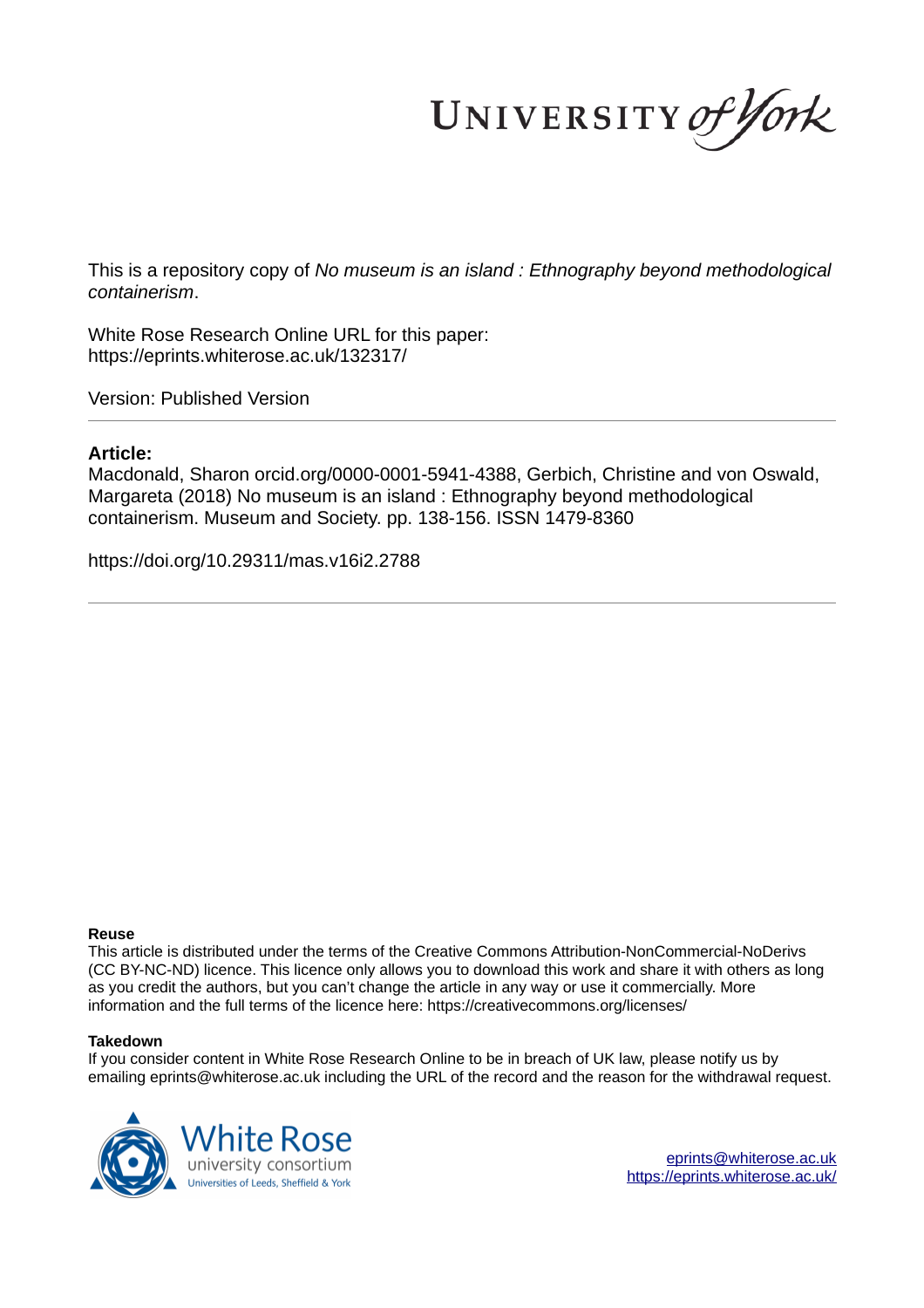# **No Museum is an Island: Ethnography beyond Methodological Containerism**

*Sharon Macdonald\*, Christine Gerbich\*\*, Margareta von Oswald\*\*\**

#### **Abstract:**

This article addresses the question of how to go beyond the conceptualization of museums as islands in museum ethnography without losing the ethnographic depth and insights that such research can provide. Discussing existing ethnographic research in museums, the ethnographic turn in organization studies, and methodological innovation that seeks to go beyond bounded locations in anthropology, we offer a new museum methodology that retains ethnography's capacity to grasp the often overlooked workings of organizational life – such as the informal relations, uncodified activities, chance events and feelings – while also avoiding 'methodological containerism', that is, the taking of the museum as an organization for granted. We then present a project design for a multi-sited, multi-linked, multi-researcher ethnography to respond to this; together with its specific realization as the Making Differences project currently underway on Berlin's Museum Island. Drawing on three sub-projects of this large ethnography – concerned with exhibition-making in the Museum of Islamic Art, in the Ethnological Museum in preparation for the Humboldt Forum (a high profile and contested cultural development due to open in 2019) and a new exhibition about Berlin, also for the Humboldt Forum – we highlight the importance of what happens beyond the 'container,' the discretion of what we even take to be the 'container', and how 'organization-ness' of various kinds is 'done' or 'achieved'. We do this in part through an analysis of organigrams at play in our research fields, showing what these variously reveal, hide and suggest. Understanding museums, and organizations more generally, in this way, we argue, brings insight both to some of the specific developments that we are analysing as well as to museum and organization studies more widely.

**Key words**: ethnography, museum, methodology, organization, organigram, Berlin

#### **Introduction**

In late November 2017, 'organigram' (*Organigramm* in German) seemed to be 'word of the week' in the Berlin museum world. Journalist Jörg Häntzschel had published an article in the widely distributed newspaper, the *Süddeutsche Zeitung*, about the Humboldt Forum, a new cultural and exhibition space – including displays from various museum collections – currently in the making in Berlin. As well as containing stinging criticism of what he described as a 'dizzying system of political interests' resulting in 'paralysis, intransparency and a lack of ideas', his article included an organigram, setting out 'the labyrinthine organizational structure' (see Figure 1).<sup>1</sup> Entitled 'the consensus machine', it provided a dramatic visualization of the complexity of achieving any such agreement on the directions of the new Humboldt Forum.<sup>2</sup>

As curators involved in one part of the Humboldt Forum gathered for a meeting shortly after the article's publication, there was amused talk about the organigram – not least its name. 'What was it called? Organ…organism…? Ah yes, organigram'. The sheer act of expressing visually something that they themselves felt and partly knew but had not seen put quite like this, seemed to be a confirmation of sorts. 'Yes, the whole organization is crazily complicated'. '*Wahnsinn'* – madness.At a leaving party later that week for the director of one of the museums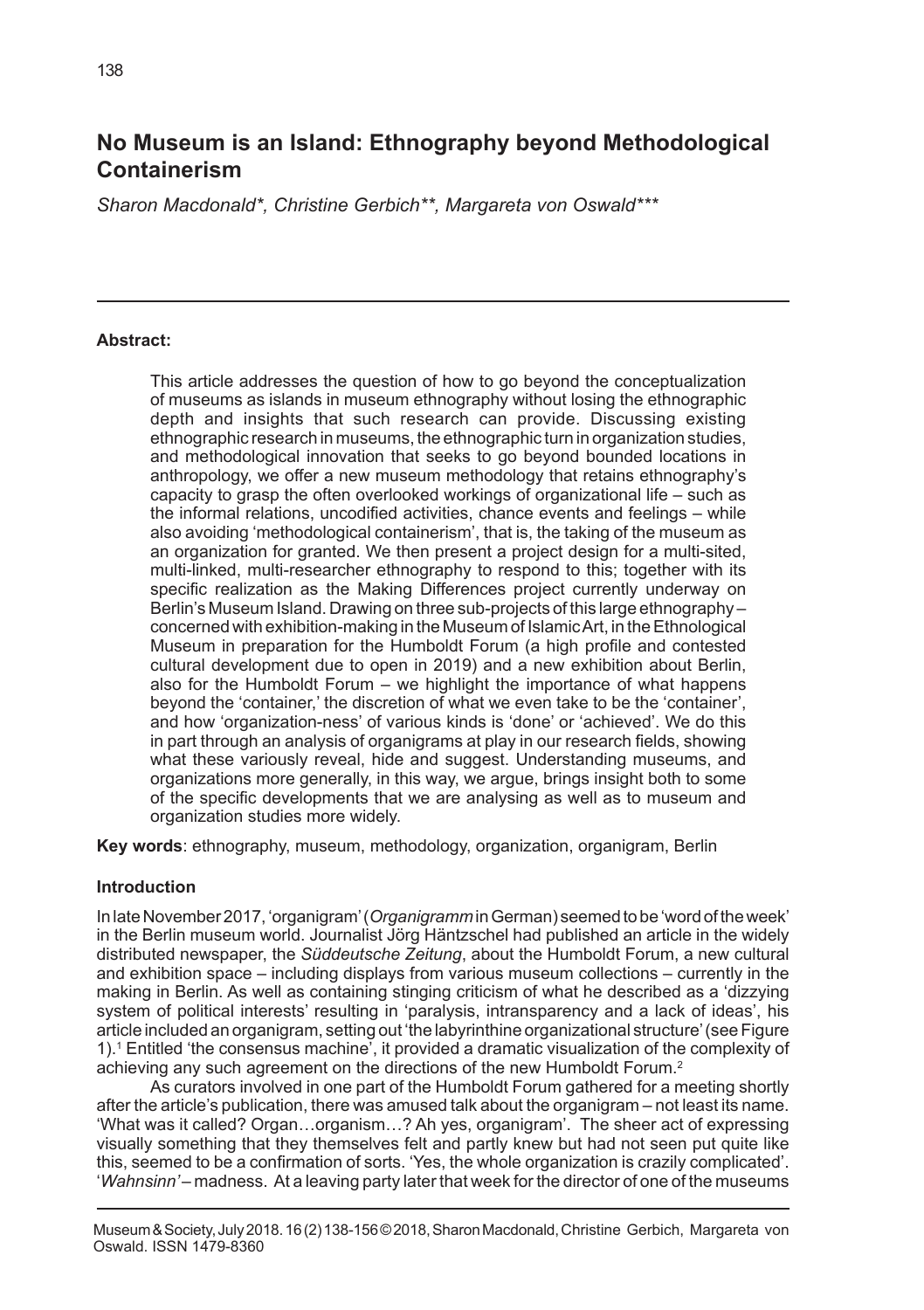to be included in the Humboldt Forum, the organigram – as well as the article's acerbic content – was a frequent topic of conversation. A few people suggested amendments (usually adding further complexity) that the organigram required, but many comments were to the effect that the article uttered an important truth, the diagrammatic depiction of the organizational situation providing visual testimony of a highly complex governance, lacking in a single authority or clear lines of accountability.



*Figure 1. The Consensus Machine: Organigram of the Humboldt Forum, Berlin, in the*  Süddeutsche Zeitung *20.11.2017. Reproduced with permission from*Süddeutsche Zeitung Grafik.

*Translations. Akteure – Actors; Aufsicht – Oversight; Ausstellung des Stadtmuseums – exhibition of the City Museum; Ausstellungen des Ethnologischen Museums und des Museums für Asiatisches Kunst und Wechselausstellungen in der Regie der Kultur GmbH Exhibitions of the Ethnological Museum and the Museum of Asian Art and temporary exhibitions under the direction of Culture Ltd.; Auswärtiges Amt – Foreign Office; Bau und Ausstellungsarchitektur – building and exhibition architecture; Bauministerium - Construction Ministry; berät – advises; beraten - advised by; Berliner Schloß - Berlin City Palace; Bundesamt für Bauwesen und Raumordnung (Bauamt) – Federal Office for Construction and Planning (Planning Office); Bundesministerium für Umwelt, Naturschutz, Bau und Reaktorschutz – Federal Ministry for Environment, Nature Protection, Building and Nuclear Reactor Protection; Bundestag – German Federal Parliament; Expertenteam – team of experts; Finanzministerium – Ministry of Finance; Förderverein sammelt spenden – Friends' Association collects donations; Gastronomie – catering; Gründungsintendanz – Founding Directorship; Humboldt Forum Kultur GmbH – Humboldt Forum Culture Ltd.; kontrolliert – controlled; Kulturprojekte Berlin GmbH – Berlin Cultural Projects Ltd.; Land Berlin – Berlin federal state; Leitung – Direction; Programmbeirat – Programme advisory board; Staatsministerin für Kultur und Medien – Federal Minister for Culture and Media; Stiftung Humboldt Forum – Humboldt Forum Foundation; Stiftung Preußischer Kulturbesitz – Prussian Cultural Heritage Foundation; Stock – floor; Tochter – daughter; Veranstaltungen – events; vertreten – represented; Vertreter in den Gremien – representative in the committees.*

Within organization studies and related fields of study, organigrams are diagrammatic attempts to 'represent an organization's social structure' (Hatch 2011: 22). Produced by a wide range of organizations themselves, they can also be seen as part of a wider apparatus that produces organizational order; like meetings and agendas, they help to 'tame, narrow, and contain uncertainty' (Brown et al. 2017: 23). In situations of greater complexity, it has been argued (e.g. Lima 2011), visualizations become all the more important for helping to make structures or processes clearer and easier to grasp. The newspaper's Berlin Humboldt Forum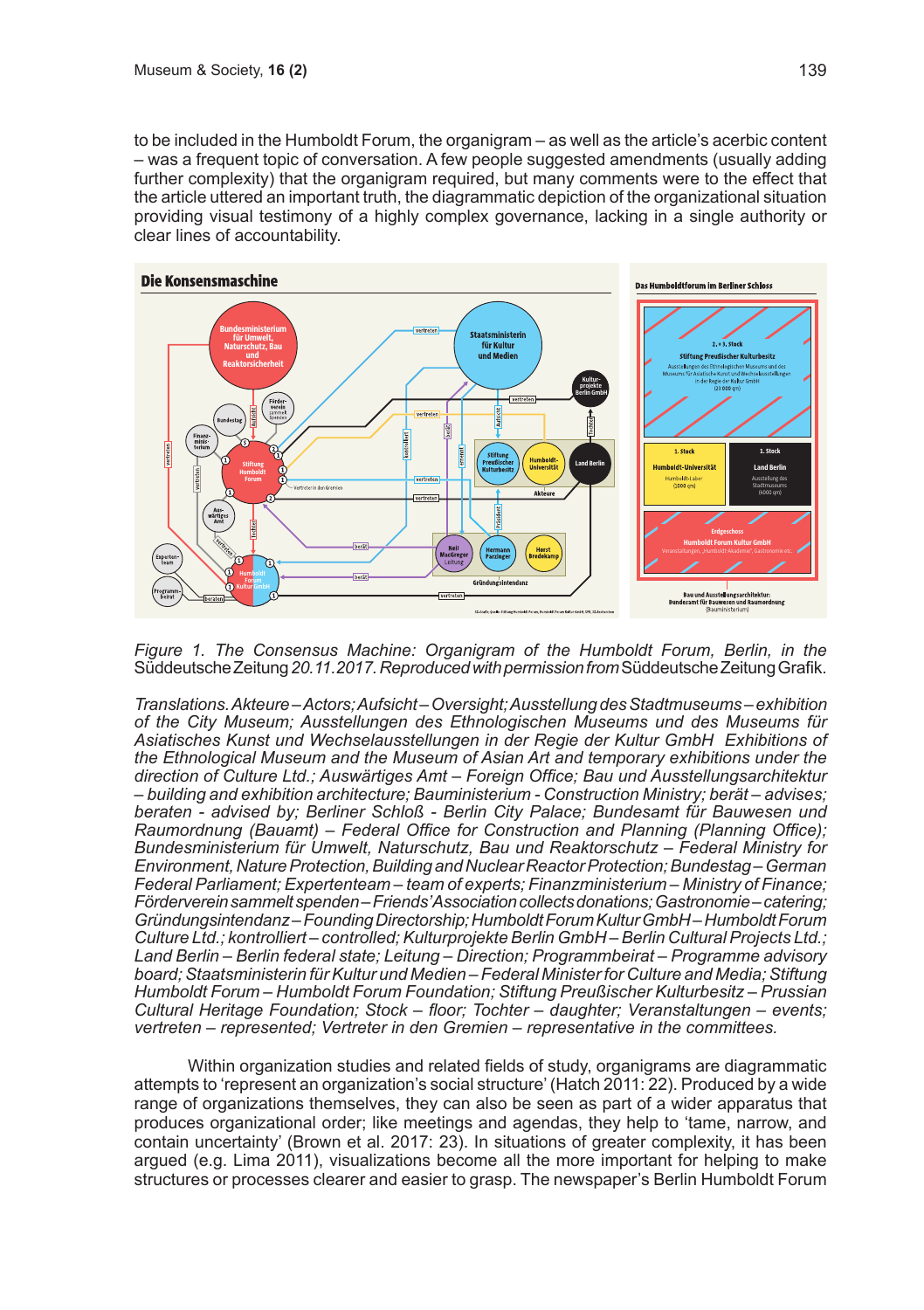organigram is, therefore, somewhat paradoxical, if not unique, in its deployment of a tool that usually aims at 'de-complexification' but which, in this case, serves primarily to emphasise the high degree of complexity involved.

Below, we give further attention to this and other organigrams – not just as attempted representations but also as ethnographic artefacts, which circulate within the fields we research, prompting responses and creating effects (cf. Riles 2006 on documents). By beginning with an organigram, however, our aim is not to introduce an analysis of organigrams in themselves, nor even of visualization in museums and research, important though both of these are. Rather, it is in order to launch our methodological discussion of conducting ethnographic research in awareness of organizational complexity, especially what we might call inter-, exo- and transorganizational complexity, namely that which spreads beyond a single organization<sup>3</sup>. Many, indeed possibly most, organigrams focus on structures and processes within an organization (endo-organizational) and, indeed, serve to help visualize the organization as an integrated unit – as an island. Thus, although being faced with such a complex organigram as the one in Figure 1 may not be an experience of all those who have conducted research in museums, there is no doubt that organigrams highlighting multiple organizational players, governance structures and other relationships that extend beyond the museum's walls could be constructed for the great majority of museums – if only rarely, perhaps, with quite as much complexity as in this case. Such organizations are, inevitably, entangled in multiple networks of various kinds, usually involving some degree of distributed governance.

The question, therefore, is how, as researchers, do we address this methodologically – especially when we seek to conduct in-depth research within organizations. How, in other words, do we conduct ethnographic research, and not lose the insights that such an approach can bring, in the face of the kind of complexity – and, in effect, distributed agency – expressed by the organigram? Can we still go 'behind the scenes' – to deploy a primary trope of museum ethnography – without falling into the 'methodological containerism' (cf. Winter et al. 2014; and to model a term on arguments about the risks of 'methodological nationalism' – e.g. Wimmer and Glick Schiller 2002), the seeing museums as isolated islands, that such a trope easily evokes?

To raise these questions is, in effect, to also ask what we even mean by an organization and, indeed, a museum. It is about where museums begin and end; about the extent to which they are, or should be seen as, islands; and about where we follow and also cut networks (Strathern 1996). As we discuss below, giving attention to ways in which museums may extend beyond their walls is not unprecedented, and there is much that can be learned from earlier research. Nevertheless, there is still a need for further methodological discussion of the implications of a critical focus on 'organization-ness' for ethnographic research. In particular, there is a need for the museum field, as George Marcus has argued for ethnography more generally, to find ways for 'designing fieldwork and its practices in, through and between more complex institutional orders' (2012: 431). This is what we seek to do here.

To do so, we describe the design and methods of a multi-researcher, multi-organizational ethnography of current museum and related developments in Berlin. More specifically, we draw on three ethnographic studies of exhibition-making being undertaken by the three authors of this article that are part of the larger ethnography. These three studies are of the making of an exhibition in the Museum of Islamic Art; the making of displays by the Ethnological Museum for the already mentioned Humboldt Forum; and of an exhibition about Berlin, also to be included in the Humboldt Forum. There are multiple organizational linkages, overlaps and other relationships between and across our fieldwork sites. Simply knowing these at an organigramic – structural – level, however, does not fully explain how these are experienced and produced on the ground, or the different responses to being part of the same structures. Indeed, being part of the shared structures is by no means a guarantee of interaction; and, thus, although we argue in part for a relational perspective and for recognising the fluidity and porosity of organizations (Cameron 2015), we also urge attention to non-connections and to the ways in which 'doing organizations' in practice can also limit collaboration and change.

#### **Going behind the scenes**

We have already briefly alluded to some reasons for conducting ethnographic research in museums or indeed in organizations more generally. It is useful, however, to set this out a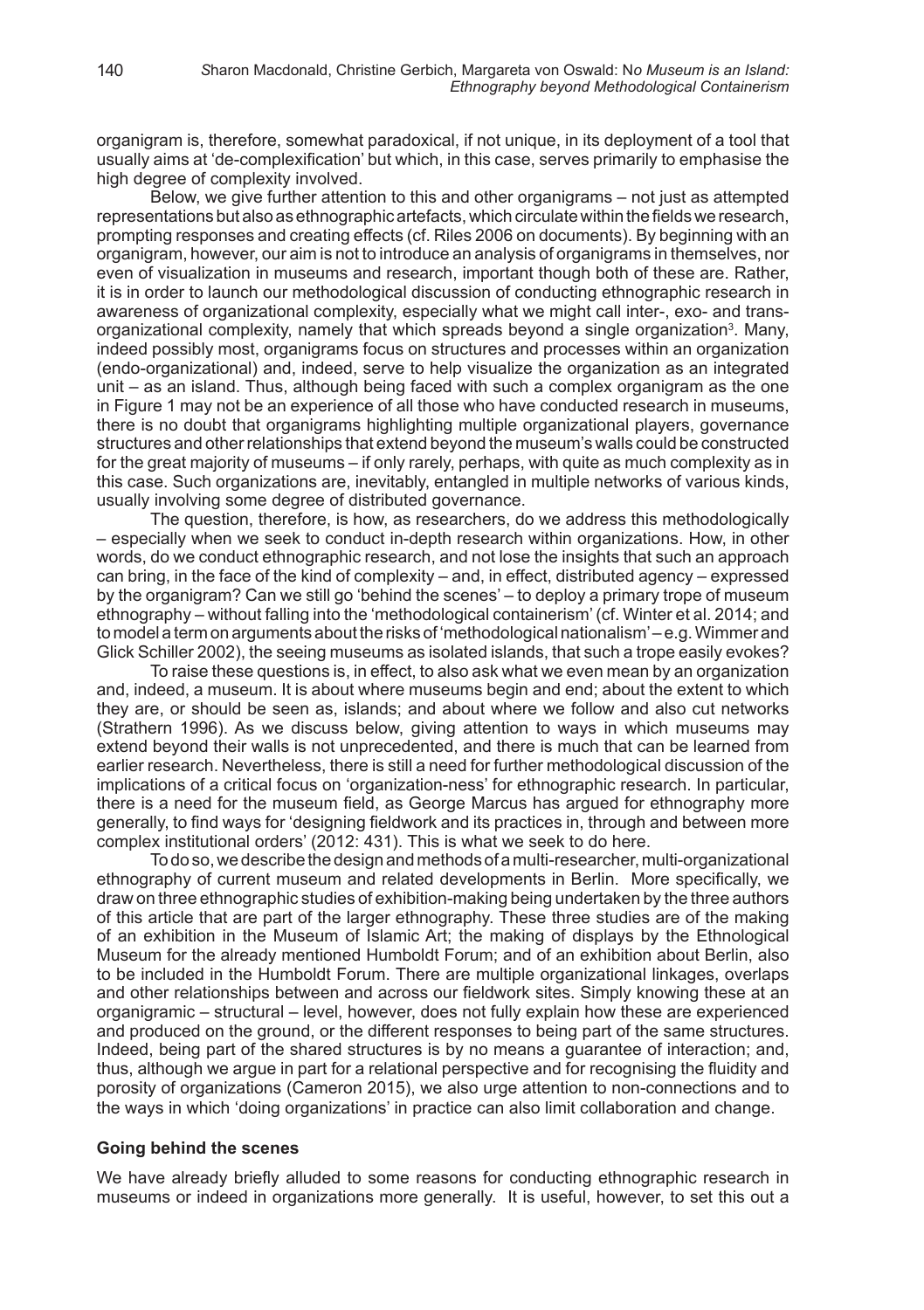little more fully before discussing how to retain the positive qualities of in-depth fieldwork within organizations while also avoiding taking organizations as an unexamined methodological container. There are various understandings of what is meant by 'ethnography', and a vast literature, which we do not wish to revisit here. In brief, however, we find helpful Daniel Miller's characterization of it as a set of methodological commitments rather than simply a method, those commitments including being in direct presence of the people involved and over enough time to be able to get a sense of what is relatively usual or unusual activity (Miller 1997:16). As such, ethnographic research can incorporate a range of methods, such as documentary analysis, but, to achieve the commitments, it almost certainly involves at least some degree – and in anthropological ethnography, usually a substantial amount – of 'deep hanging out' (Geertz 1998).

As the introduction to a recent special issue of the *Journal of Organizational Ethnography* pointed out, the last decade has seen a considerable increase of interest in ethnography in organization and management studies, such that some commentators speak of an ethnographic turn, even though the history of conducting ethnographic studies of organizations reaches back much further (Rouleau et al. 2014). The main reasons for increased interest are summed up well in another article in the same volume, which refers to ethnography's 'unique added value as a research method and more broadly as a methodology' (Zilber 2014: 97):

Ethnographic studies may yield indispensable insights about the social dynamics of the field, insights that cannot be discovered and analyzed otherwise. Ethnography allows us to study the 'extraordinary-in-the-ordinary' (Ybema et al., 2009, p. 2), the social processes involved in constructing and allowing for the everyday, ordinary lived experiences of people within organizational and inter-organizational spheres. It allows learning about 'what "actually happens" or about "how things work"' (Watson, 2011). It enables thus a focus on the hidden, the less visible and less explicit dimensions of organizational or inter-organizational life, including emotions and power relations, thus highlighting the interplay between actors (whether individual or collective) and context (Yanow et al., 2012). (Zilber 2014: 97)

The same arguments for conducting ethnographic research can be made for museums (Bouquet 2012; Gable 2013). All, indeed, are well exemplified in the first substantial published museum ethnographies by anthropologists: Richard Handler and Eric Gable's study of Colonial Williamsburg (1997) and Tamar Katriel's of two Israeli settler museums (1997). Both showed the social processes in everyday museum work, especially of museum guides, revealing what happens in practice and the usually invisible power relations involved. In making their argument for such an ethnographic approach, Handler and Gable famously observed that most of what had thus far been written on museums had paid little attention to what actually goes on inside them (1997: 9); and they themselves showed how such attention revealed a problematic racial politics of everyday practice that was at odds with Colonial Williamsburg's public rhetoric.

In the two decades since these museum ethnographies were published, there have been many more studies employing some degree of ethnographic research, though precisely what this means varies and the number of published book-length monographs based on long-term ethnography, such as those of Handler and Gable and of Katriel, remains small. Nevertheless, primarily within shorter pieces, at least some degree of ethnographic research has been taken in a wide range of kinds of museums and covering many topics. Most ethnographies have approached the museum via their work cultures and, or particular practices, such as exhibitionmaking (Macdonald 2002; Yaneva 2012; Morgan 2013; Bunzl 2014; Franklin 2014; Shannon 2014; Bouquet 2015; Jung 2015; Kreplak 2017), conservation, archiving and digitization (Domínguez Rubio 2014; Beltrame 2015; March 2016), education and other forms of public engagement (Roberts 1997; Morse and Munro 2015; Knudsen 2016). They have looked at the ways in which publics use museums (Macdonald 2009; Bhatti 2012; Schmitt 2012; Debary and Roustan 2017; Kendzia 2017; Sabeti 2018), or at exhibitions and the representation of museums in the media (Price 2007; Torres 2011; von Bose 2016; Porsché 2017). Only a small number look at practices that explicitly cross the museum's borders or that extend its scope, such as into community work (Hendry 2005; Krmpotich and Peers 2013; Schorch et al. 2016); knowledge exchange with amateurs (Meyer 2008) or the museum's collecting practices (O'Hanlon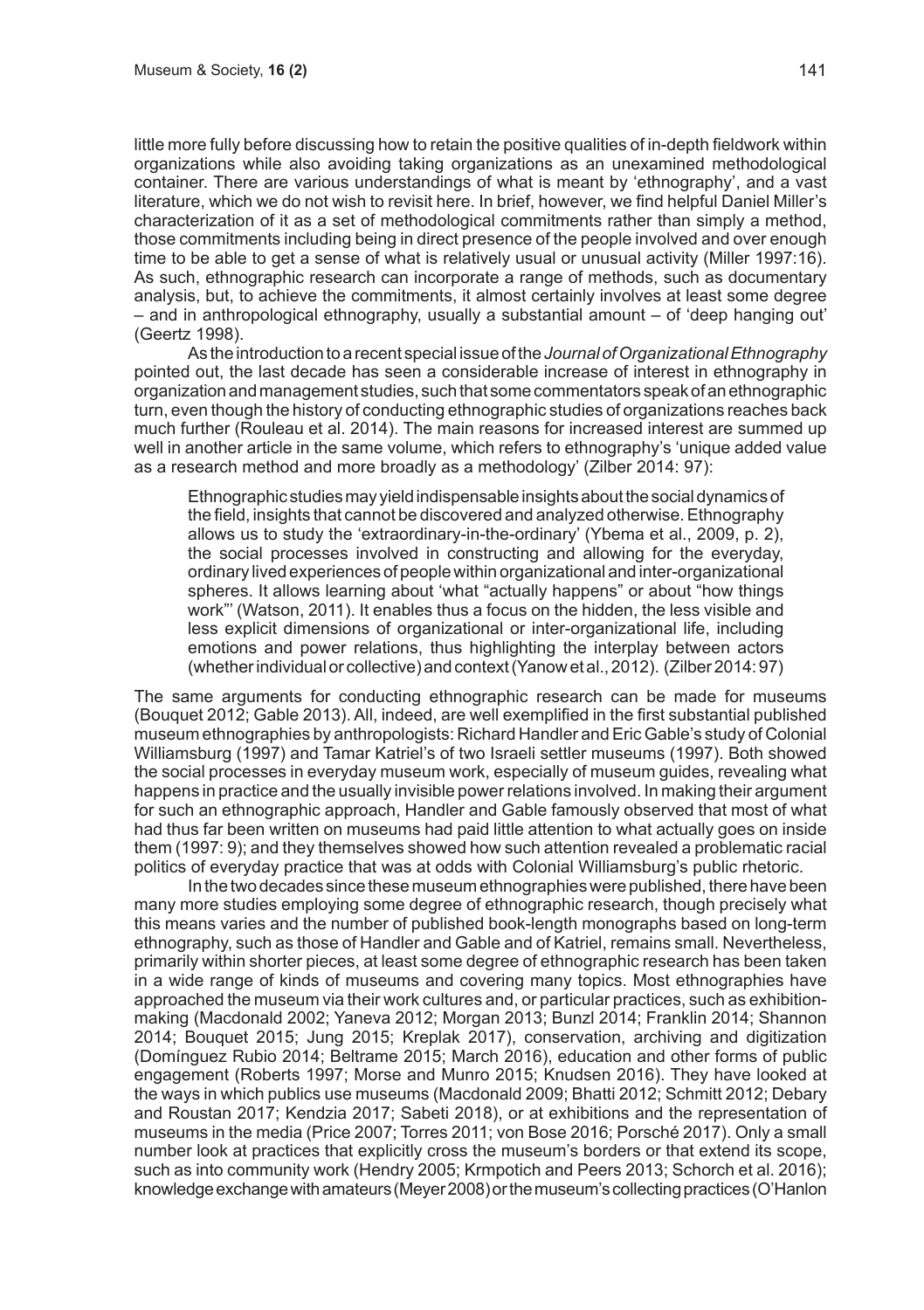1993; Förster and Stoecker 2016). Even where the boundaries are crossed, however, most ethnographies still take the museum as an organization for granted.

This is reinforced by the trope of going behind the scenes of museums. This has been deployed in a range of popular accounts of museums, including those written by museum staff (e.g. Smith 2007, Danziger 2008, Grande 2017). Within museum ethnography, it has been used by Sharon Macdonald, whose *Behind the Scenes at the Science Museum* (2002) draws in part on Goffman's ideas of going backstage to an area that is usually hidden.<sup>4</sup> More recently, Matti Bunzl, in his ethnography of Chicago's Museum of Contemporary Art (MCA), articulates the power of the trope when he writes: 'Other scholars have had to content themselves with observing museums from the public galleries, thwarted, if they even tried, by institutional reluctance to grant behind-the-scenes access. I had the good fortune of being admitted *into* the fortress by a gutsy organization that was willing to take a chance' (2014: 7). This allowed him, he argues, to 'shed a unique light on the motivations of individuals and groups' (2014: 8).

While the behind the scenes trope works effectively as a narrative device to promise revelation of the hidden and unknown to visitors, it potentially contributes to a methodological emphasis on museums as autonomous – as island-like. Critiques of what we might call 'methodological containerism' have become widespread in anthropology as part of more thoroughgoing questioning of what constitutes, or might constitute, an ethnographic field (e.g. Gupta and Ferguson 1997). Likewise, questioning of 'methodological nationalism' – a taking for granted of the nation as the frame of study – has received considerable attention in several disciplines (e.g. Wimmer and Glick Schiller 2002).

As part of such questioning, anthropology has now for some considerable time been arguing for the importance of designing modes of conducting ethnography that allow for addressing translocal movements and flows. In STS there have been attempts to go beyond organizational boundaries (e.g. Winter et al. 2014), and in organization studies too, arguments are increasingly being voiced for developing forms of ethnography that can go 'beyond a single organization', though, as yet, well conceptualized and theorized examples are 'quite rare to find' (Zilber 2014: 97).

#### **Going beyond (behind) the scenes**

Before considering how research might be redesigned to better allow for investigation beyond a single organization, it is important to note that, despite the fact that the great majority of ethnographic research conducted in museums and in other kinds of organizations has taken a solo-organizational empirical focus, this does not mean that they were necessarily conceptualized as strongly idiographic – that is, as having relevance only to the specific cases. Rather, through their theorizing and contextualization, they seek to make broader arguments. In a robust recent instance, for example, Matti Bunzl states that his finding of the pervasiveness of financial considerations in curatorial decisions in the MCA 'is true of *every* museum collecting contemporary art' (2014: 83). The basis for this claim is not explicitly articulated. Nevertheless, it is implicit in his discussion of the wider global art markets in which the MCA is enmeshed.

In most cases, it is through contextualization within broader debates and developments that museum ethnographies seek to be relevant beyond their specific cases. For the most part, this is not done by claiming that the one museum is representative of others but is, rather, by seeing it as a specific response to conditions that may be more widely shared. Thus, for example, Sharon Macdonald's science museum ethnography positions itself within what she sees as a major cultural transformation in which museums, alongside other organizations, were called to public account (in developments we would now call neo-liberal) – and in which struggles in the museum showed different understandings and consequences of what this entailed. Looking at what can in part be seen as a further intensification of some of the developments that Macdonald investigated, the ethnographies of Nuala Morse and Ealasaid Munro show how deeply neo-liberal discourses are present within the local museums that they study but also how museum staff respond differently to the shared conditions through what the authors call 'progressive articulations of localism' (2015: 4).

Despite the claims for wider relevance, and although most ethnographers discuss to some extent at least the wider governance structures within which museums operate, almost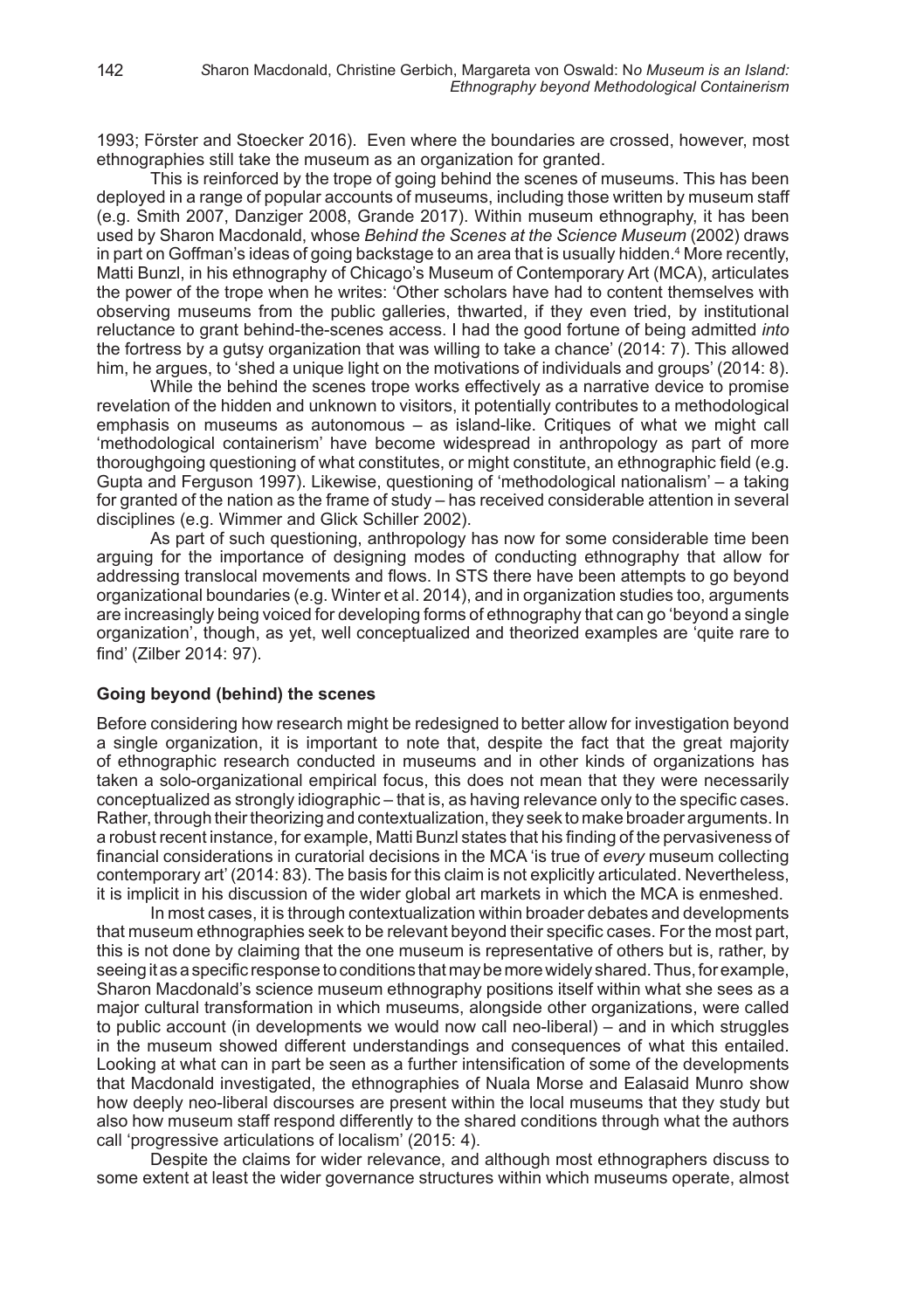all existing museum ethnographies take the museum as an organization as self-evident and almost all only include ethnographic research within one institution. Exceptions are Katriel (1997), Munro and Morse (2015), Mangione (2016) and Porsché (2018), which bring together at least some degree of ethnographic research in two or three museums. By comparison with other areas of anthropology, however, ethnographic innovation seeking to move beyond soloorganizationalism remains sparse.

In other areas of anthropology, there have by now been numerous innovations that seek to move beyond single site research (Falzon 2016), while retaining – to varying degrees of success – ethnographic depth. Many of these involve forms of 'following' – of objects, ideas or people as they move across multiple sites (Marcus 1998). Some of the idea of following has been taken up in museum anthropology, especially in relation to the following of objects, often drawing on the idea of object biographies (Kopytoff 1986; Basu 2011, Tythacott 2011, Förster and Stocker 2016, von Oswald and Rodatus 2017). There is, however, undoubtedly scope for further ethnographic innovation in the museum field. Rather than making suggestions about possible projects that might profitably be undertaken in the future, let us here turn to a project that has been designed in order to retain in-depth organizational ethnography while also, at the same time, enabling looking beyond a single case.

#### **Making Differences Project Design**

The project is a multi-researcher study that is currently underway in Berlin. Its broad concern is with transformations within museums and heritage formations and practices, especially as these relate to questions of social and cultural difference and diversity. How, it asks, are museums and heritage being reconfigured through changing conceptions and practices of diversity, and in relation to changing constellations of social difference (such as those resulting from postcoloniality and migration)? What changes and what remains? And with what effects? It includes focus on ethnographic museums and on museum and heritage approaches to Islam as these have been some of the most contentious and active domains in which such questions have been raised. The project is designed, however, to avoid restricting itself to these but instead to allow for exploration of how diversity and difference play out in other museum and heritage practices, such as those of 'biodiversity' in natural history museums or of 'alterity' in post-colonial art practice, thus making it possible to see where there is traffic between and across these.<sup>5</sup>

In some ways, the research design could be loosely conceptualized as following ideas of difference and diversity across various sites and practices. This, however, is too linear and thread-like a conceptualization to be able to capture a design that is more collage-like, with overlaps and discontinuities, such that even the notion of 'network' seems not quite fitting. Instead, guided by the notion of 'constellations of difference' (Fiskesjö 2007; Macdonald 2016), the research proceeds from multiple sites – offering a range of vantage points – and then seeks, from a grounded approach, to collectively explore the convergences, connections and discrepancies that emerge.

Rather than further discuss the overall project, which is still underway (it runs until 2020) and currently includes ten researchers, some of whom have only begun recently, we focus here on the work of three researchers – the authors of this article – who have been part of the project since 2015 or 2016 and who have been conducting ethnography of exhibition-making processes within relatively high profile museum developments. These three alone highlight partly shared and overlapping organizational structures through which to raise the question of museums as organizations with which this article is concerned, as well as also showing how the ethnographic perspective allows a handle on how organizations are experienced and produced in practice.

One often remarked-upon feature of ethnographic research is that it is especially likely to bring concerns to the fore that had not been anticipated. In our collective research, which entails frequent team discussion of ongoing as well as completed fieldwork, this has further dimensions in that we sometimes also find ourselves all encountering the same unanticipated event, experience or phenomenon. Moreover, something that arises in the ethnographic experience of one researcher can act as an 'attention alert', prompting others to look to see whether this is to be found in theirs too. Organigrams, largely prompted by the circulation of the one with which we began this article, were just such a case. This led us to look further at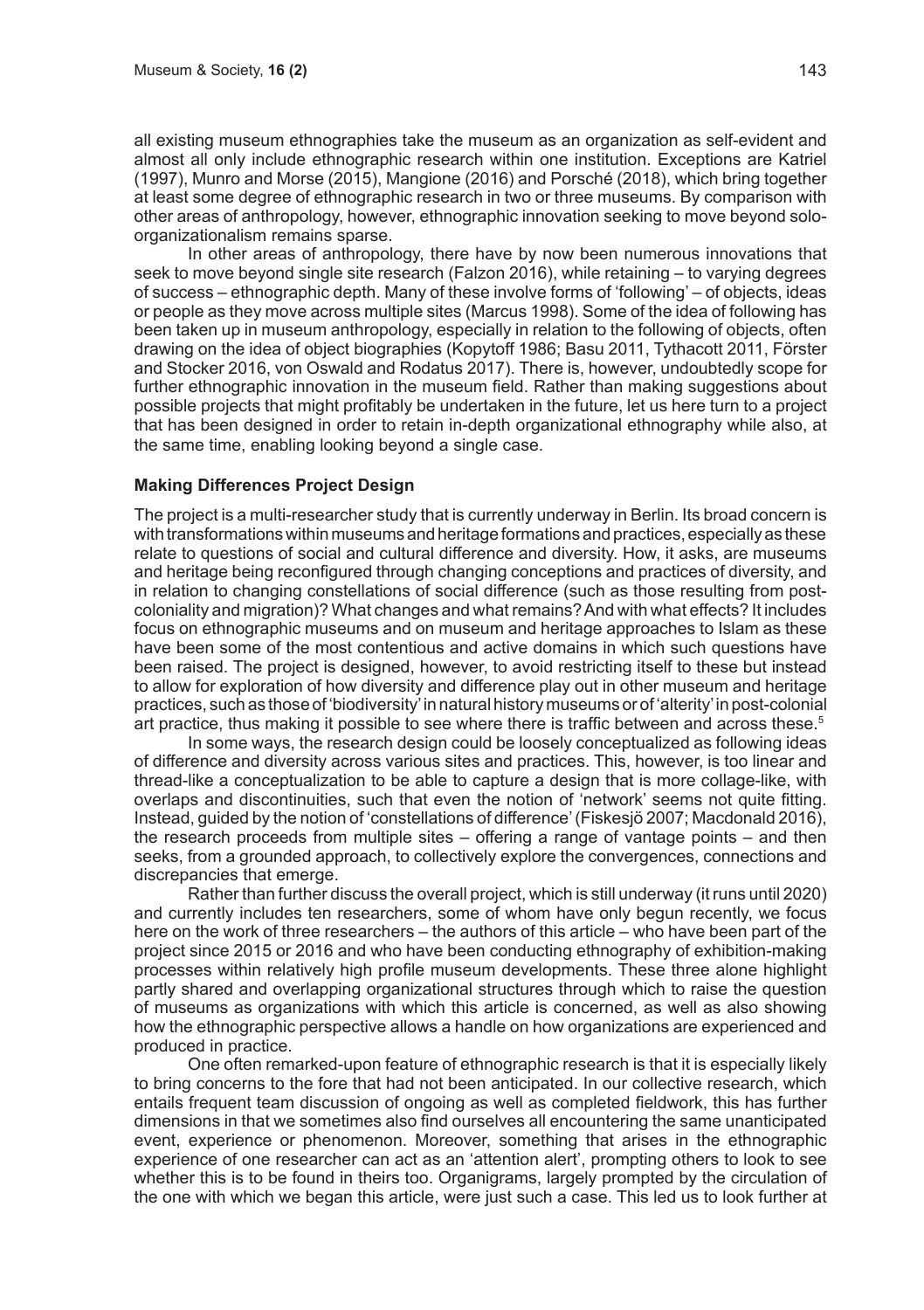organigrams in and across our field sites, and to use these as points of departure for considering the institutional orders in which our sites are enmeshed.

#### **Organigrams as Suggestions**

Organigrams are visualizations of organizations that identify subsections (which may be organizations themselves) – usually depicted as circles or rectangles – and their relationships (by lines), usually of governance. Although organigrams are usually thought of as merely representative, there is considerable discretion in how they are compiled. As Deleuze writes of diagrams more generally, they can also act to 'suggest' (McCosker and Wilken 2014). Given that the article for which the organigram of the Humboldt Forum (Figure 1) was compiled sought to suggest that consensus would be hard due to multiple sources of decision-making, the organigram does not seek to tidy up as much as do most organigrams. At the same time, however, it excludes further detail – including the kind evident from ethnography – which would make it more complicated still. In particular, it does not mention any of the museums and curatorial teams that are part of the making of the Humboldt Forum. That is, it excludes the very organizations that we had taken as locations for our fieldwork. Museums as organizations and as actors in decision-making have, in effect, been melted out of the picture. The Ethnological Museum – which is sometimes mistakenly regarded as the Humboldt Forum – and the Museum of Asian Art, whose former sites have both been closed and whose curators are busy preparing new displays for the Humboldt Forum, do not appear as such in the organigram but are, instead, subsumed under the larger organization of which they are part, namely the SPK (Stiftung Preussischer Kulturbesitz – Prussian Cultural Heritage Foundation). This, however, also includes other museums, including the Museum of Islamic Art, which are not involved in the Humboldt Forum. The Berlin exhibition does not appear as such but is distributed across several units, namely, 'Land Berlin' (the State of Berlin) – the Berlin area governance – and 'Kulturprojekte' (which literally means Cultural Projects), a non-profit cultural organization funded by the Land Berlin. Moreover, the city museums – the Stadtmuseen – with which this exhibition is strongly linked, though not formally subsumed, through sharing a director and some staff, are also absent.<sup>6</sup>

In flagging these absences, our aim is not to suggest that the organigram is faulty in not including them. Rather, the point is that what had seemed like obvious actors in the process to us – and indeed to many others, as we witness in talk outside as well as within our field sites – are not necessarily seen as such and it is entirely possible to create a meaningful representation of the Humboldt Forum's organization without them. This supports our argument that we should not take museums for granted as autonomous or as the operational organizational units.

Let us here turn to another organigram, that of the State Museums of Berlin (SMB – Staatliche Museen zu Berlin - Figure 2). In this, by contrast, museums are the predominant units depicted – including the Ethnological Museum (EM) and the Museum of Islamic Art (ISL). Also by contrast with the Humboldt Forum organigram, this one is very simple and tidy. In being so, it performs the usual neatening-up function of an organigram; but like the other organigram, and indeed organigrams more generally, it necessarily masks considerable complexities and makes specific suggestions. This organigram takes the conventional form of looking rather like a genealogical kinship chart – a format that itself suggests the organization as a family, with the romanticised associations of functional togetherness that this implies.<sup>7</sup> It also depicts a rather flat hierarchy – only two layers; and lists all of the museums as equals in size and status.

These organigramic suggestions, however, belie the situation on the ground. The SMB and the SPK of which it is part (the flat hierarchy in the diagram being achieved in part by not including the SPK) are widely talked about as 'hierarchical'. This is due not least to the fact that many decisions that elsewhere would be taken at museum level are here taken by the General Directorate – which is in most cases and for most matters the budget holder rather than museums themselves. Within museum workforces there is often talk of things 'being decided above' or even 'imposed from above', the imprecise term 'above' ('von oben'), indicating that staff members are often unclear about the exact source of decisions, especially whether they come from the SMB or SPK. The presentation of the museums as equally-sized siblings hides the fact that they are rather differently sized – the EM, for example, has about twice the staff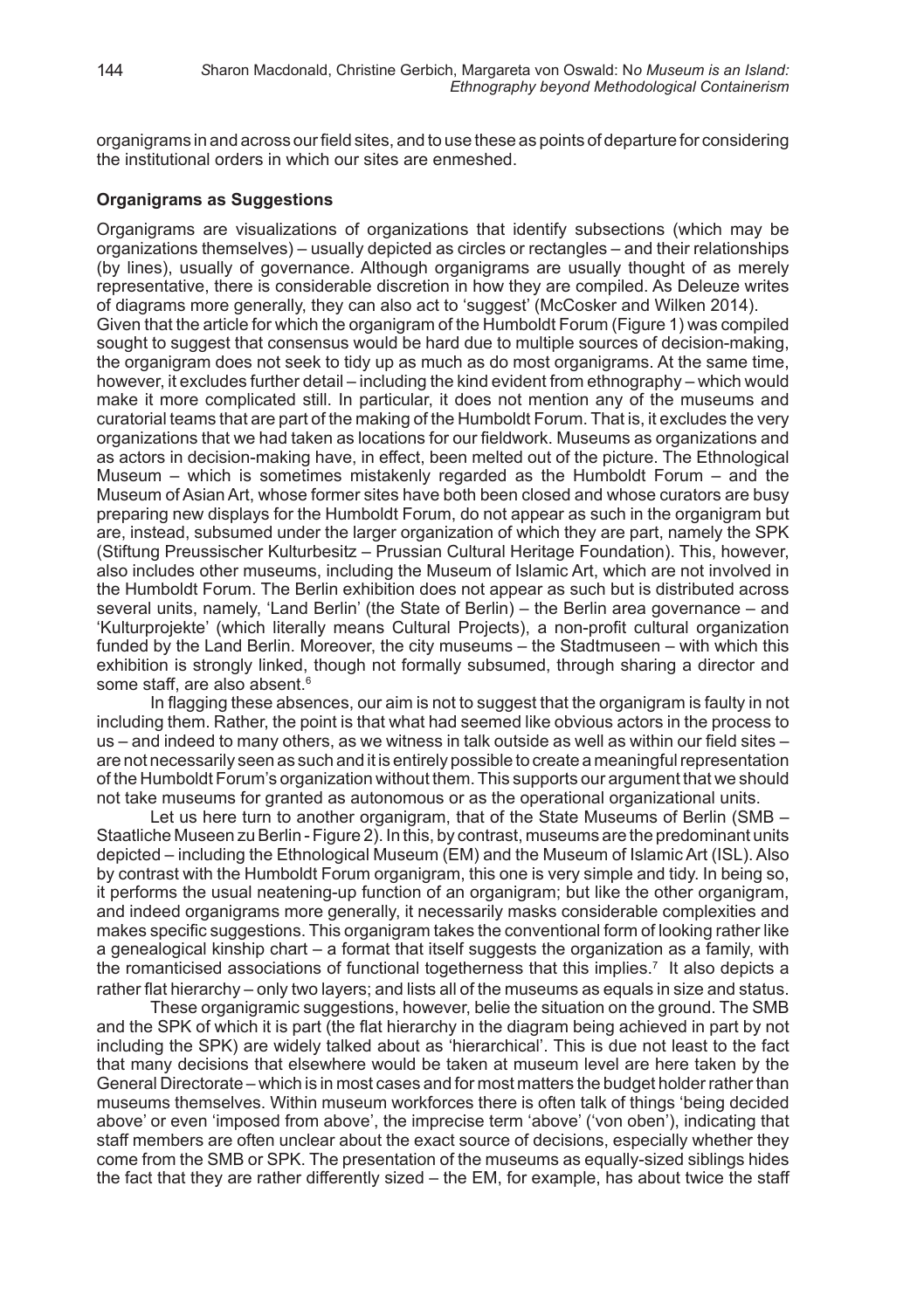Stand: 22.01.2014



*Figure 2. Organigram of the State Museums of Berlin. Dated 01.10.2013 but still current on the website in April 2018. Reproduced with the permission of the Prussian Cultural Heritage Foundation. English translations added by the authors.*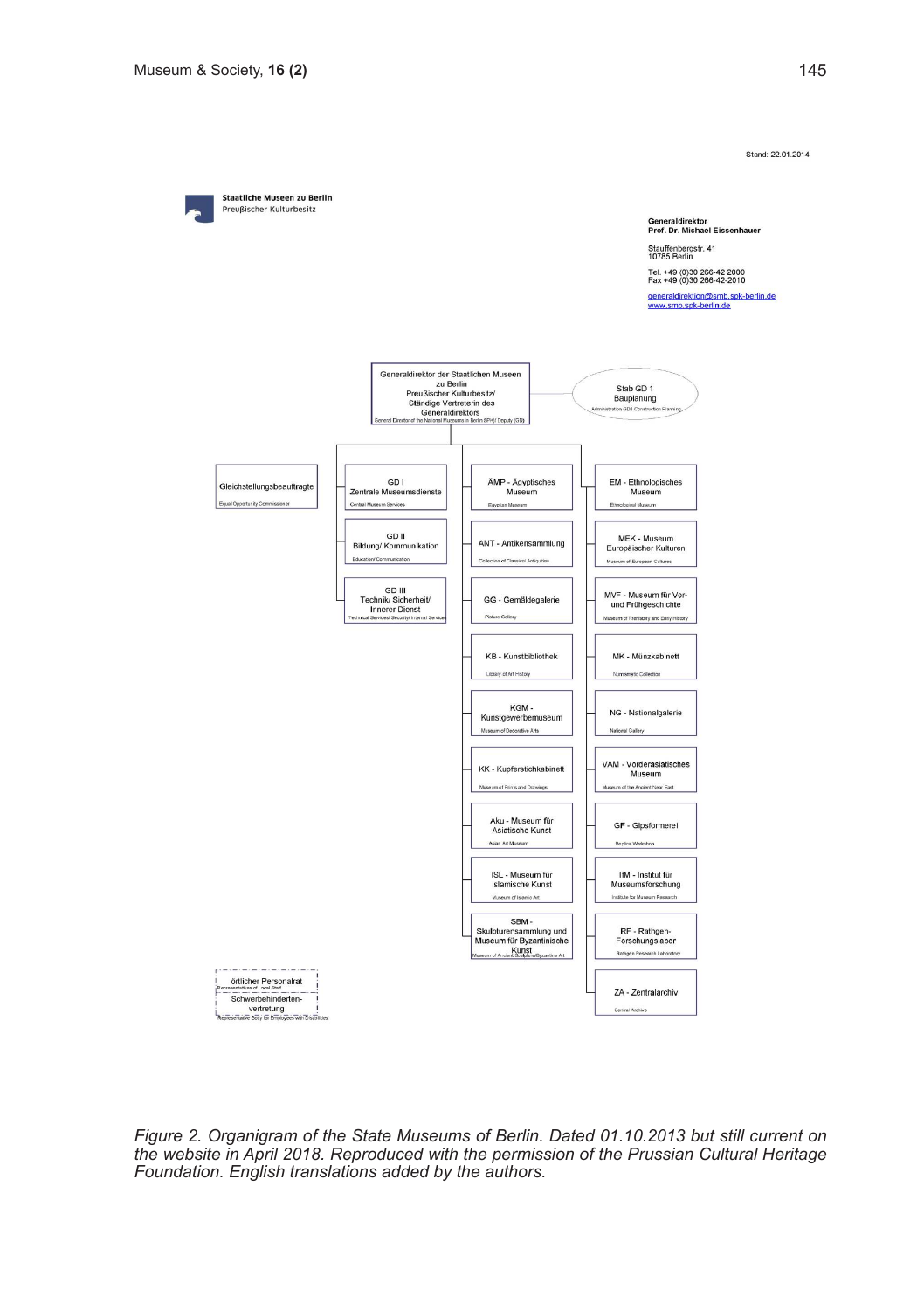of the ISL and (until its closure in 2018) a considerably larger exhibition space. Moreover, the museums do not all stand in identical relationships to one another as the organigram suggests. For example, the ISL's permanent exhibition and part of its collections are physically located within the Pergamon Museum, together with the Vorderasiatisches Museum (Museum of the Ancient Near East) and the Antikensammlung (Collection of Classical Antiquities). The ISL's administration, however, is located a ten minute walk away from the Pergamon Museum, in the Archaeological Centre, where it shares office space and infrastructures with other institutions of SMB, including the Egyptian Museum und Papyrus Collection, the Museum of Prehistory and Early History and the Museum of the Ancient Near East.

We could continue to consider further organigrams and what they reveal, mask and suggest. The main point that we wish to make, however, is that a methodological focus on museums as containers – or islands – risks overplaying their autonomy. At the same time, they are often perceived as such in practice and, indeed, *do* often act as such, and this is also important for understanding the processes involved. In the next section, then, we briefly note some of the ways in which organizational processes beyond our field sites become present in ways that might not be readily evident without ethnographic fieldwork, before turning to some ways in which museums and curatorial teams come to be experienced as such by those who work within them.

#### **Beyond the Museum Walls**

Organigrams can tell us that a museum is part of a larger organization or that some of its functions – such as creating a new exhibition or undertaking educational outreach – may be distributed beyond its walls. What they don't tell us is how this works on the ground, and how these relationships are experienced in practice and with what effects.

Neither organigram, for example, tells us of the considerable and often highly important informal networks between individuals, and more occasionally groups, that can operate at all levels. Some of the newer museum directors – in networks that cross-cut the SMB and other museums – meet informally to discuss some of the difficulties that they perceive and ways of tackling them. Who instigates or participates in these – or is invited to do so – is selective, however, and this can contribute to some museum directors or other potential participants becoming, or remaining, marginalized. In the Humboldt Forum developments likewise, there are numerous meetings that happen informally or semi-formally over breakfast or dinner, sometimes even in people's homes. Again, these only involve some participants but they can nevertheless serve as significant conduits for information and lobbying, as well as building up informal coalitions of people 'we can work with'. These in turn influence exhibition content – especially in relation to filling the currently physically empty container of the Humboldt Forum itself.

Informal networking also operates at numerous other levels. The fact, for example, that the SMB's technicians work in all of the museums puts them into the position to convey information between museums. From an ethnographic perspective, we can also see how shared educational services across the SMB actually operate, with particular coalitions and individuals shaping what happens on the ground; and fieldwork also revealing otherwise invisible, but in practice quite significant, details. For example, an initially informal contact led to a member of the ISL's conservation staff who held a personal interest in educational matters becoming involved in exhibition-making, resulting in both new content and a new display format.

Ethnographic fieldwork also tells us how the wider organizational structures, such as those of the SMB and SPK are perceived and experienced by those who are part of them, especially by those lower in the pecking-order whose views are not often sought out. We already noted a tendency for the SPK and SMB to be described as hierarchical and authoritative – as a 'tanker' as museum staff sometimes put it – within the museums that are part of them. They make their presence felt at local level – and in our fieldwork – through how they are talked about and how decisions made 'above' impact on the everyday work of curators and other museum staff. While sometimes this operates through the kinds of stated decisions and policies that could be charted without working ethnographically, in situ research shows how other 'institutional orders' may be perceived and experienced and in practice.

In the EM, for example, during the planning for the Humboldt Forum in 2013–2014, as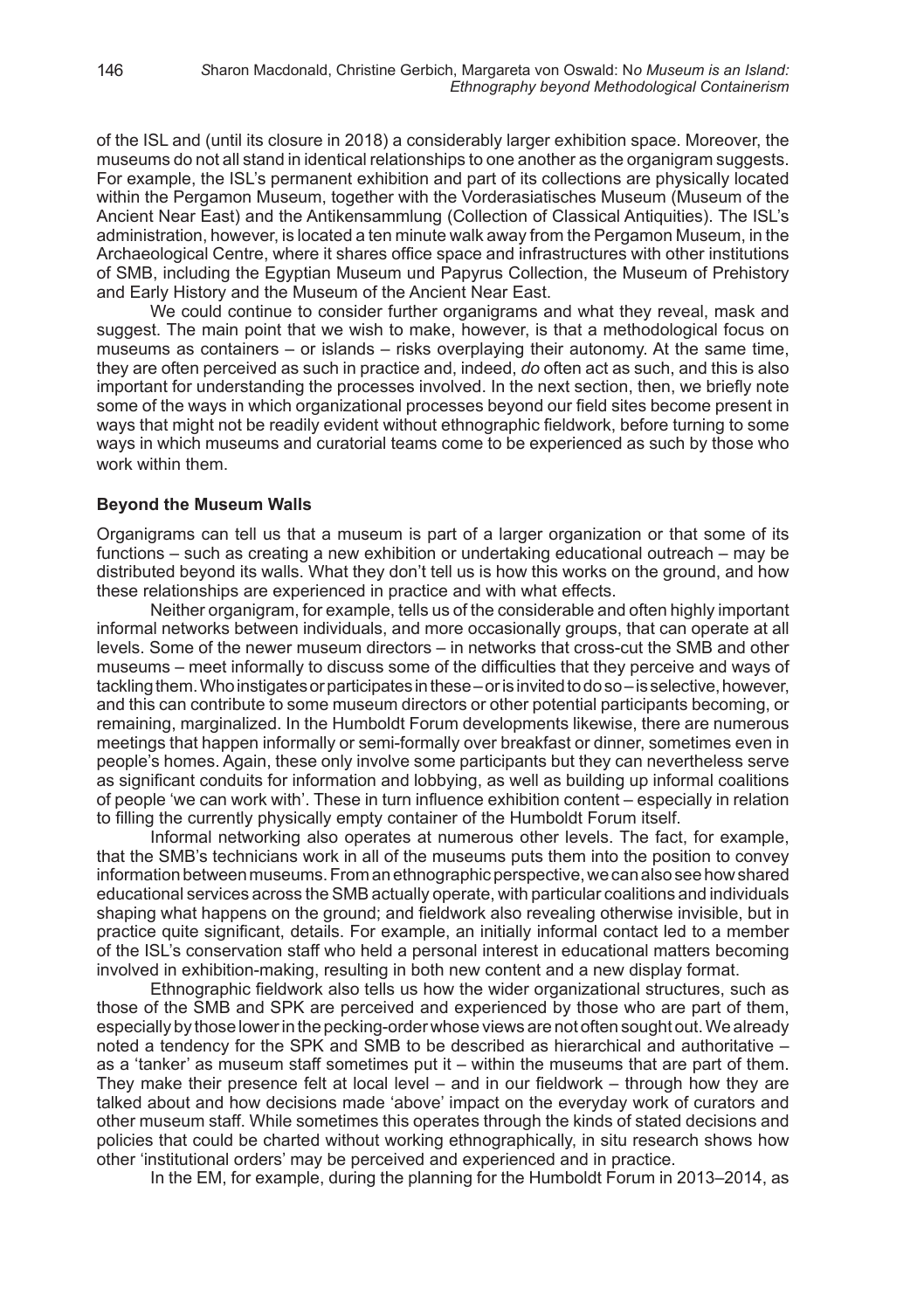witnessed by Margareta during her fieldwork, there was a widespread sense of disorientation, such that one new recruit described feeling 'thrown into unknown territory without a compass,' and – in some ways surprisingly given the claims of hierarchical structures – said that there were 'no structures'<sup>8</sup> . The statement was due, however, to the recruit's widely shared perception of a need to create new structures and processes to produce the new Humboldt Forum. But the comment also reflected a more long-standing perception of decision-making as distant and opaque, such that it could appear arbitrary – a phenomenon also witnessed in the ISL. This in turn contributed to there sometimes being an affective atmosphere characterized by insecurity, frustration, cynicism and stress. The particular organizational structures were thus not only cognitively recognized but were also felt; and while the emotions themselves were partly described by museum staff members' verbal descriptions, they were also manifest through gestures, facial expressions, body postures, and tone of voice, that could only be witnessed through fieldwork and, indeed, the co-feeling of the deeply involved ethnographer.

As well as showing how organizational structures 'beyond' our immediate sites were experienced locally, our fieldwork also led us beyond the museum walls or the offices of the exhibition teams in numerous ways. Within Berlin, this included, variously, accompanying our interlocutors to other museums and collections, and to communities with which we and or they worked. Nationally and internationally, it involved visits to or from other museums, curators or academics, as well as, in some cases, through tracing the journeys of objects. We were thus almost inevitably confronted by the relational nature of the museums and exhibition-making processes (Gosden et al. 2007). Our field sites – or more specifically, the exhibition-processes with which we began – were, thus, points of departure rather than the boundaries of our work.

#### **Feeling Part of Something**

Nevertheless, despite the distribution of the processes that we looked at beyond the confines of the museum walls or the exhibition teams, both museums and exhibition teams – as well as the to-be-filled architectural container of the Humboldt Forum – were clearly important realities for those with whom we worked, and not just for those working inside them. That is not to say, however, that we can just take them for granted in our analysis. Rather, we need to think about how they came to be felt as realities – how organization-ness was done – and with what consequences.

Although the processes of extending outwards might be seen as dissolving the museum as a 'container', such encounters were typically conducted under the name of the museums. Thus, it was as a member of the Ethnological Museum that Margareta travelled to the Republic of Benin to research objects; or it was under the name of the Museum of Islamic Art that Christine was involved in initiatives with Berlin's 'Muslim communities'. This making of entities through their encounters is a point that has been made many times in anthropology (e.g. Evans-Pritchard 1940). More generally, the fact of being named entities indexed the museums as actors. This is reinforced temporally through their histories, thus also making them feel 'given'. Substantiating them too is the fact that they have specific locations within buildings (though not buildings of their own, and in the case of the EM the display space was closed in January 2018) and also through their association with specific collections.

Despite these relatively obvious markers of being a museum, however, it does not necessarily follow that those who are officially part of one have it as their primary point of identification in their everyday work. Thus, for example, while the possession of ethnological collections is constitutive of the EM, in day-to-day practice curators tend not to refer to them as a collectivity but, rather, talk of specific collections, using names such as 'Africa' or 'South America', or, especially commonly, through possessive terms such as 'my' and 'your' or 'X's'. Such everyday organizational thinking has consequences for the ways in which activities such as exhibition-making are conducted, with the work for the future Humboldt Forum, in 2013-14 at least, being relatively atomised rather than strongly organised as a collective activity – even while from the outside the EM rather than specific collections was the usual point of reference.

As many scholars who have conducted organizational ethnography also recognize, senses of being part of an organization are also formed through shared organizational activities, such as meetings, and shared affective atmospheres – negative as well as positive (e.g.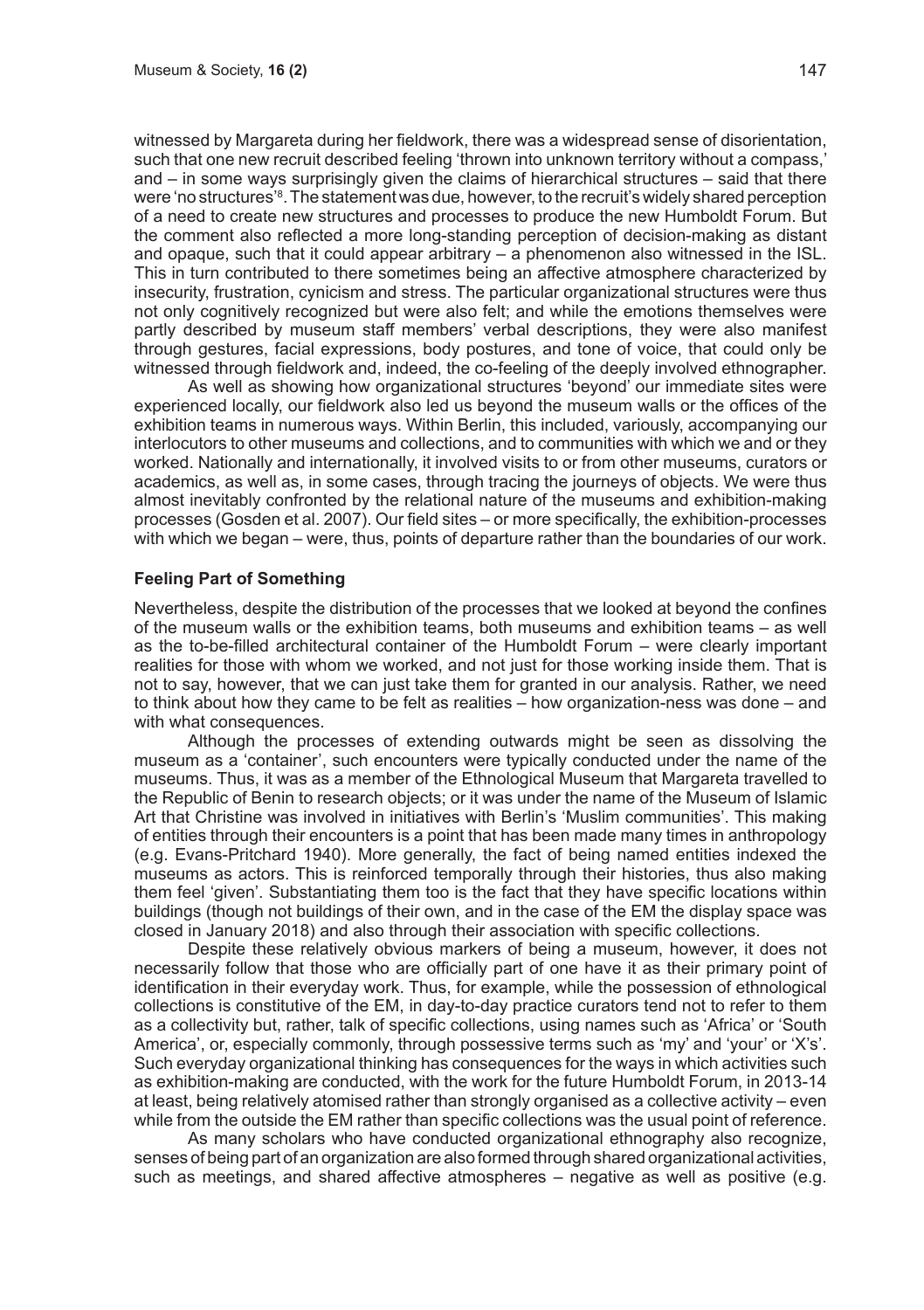Garsten and Nyquist 2013; Rouleau et al. 2014; Brown et al. 2017). They can be generated or reinforced by shared implicit knowledge – 'unwritten laws and processes' as one new recruit to the EM described it in frustration. In the case of the Berlin exhibition team, which was built from scratch with the purpose of creating the exhibition for the Humboldt Forum, 'team-ness' was partly created through its leader's talk of the dynamic team that he had assembled as well as by shared rituals of group visits and team meetings, which were accompanied by much joking as well as refreshments. Moreover, it was produced through a sense of being engaged in the shared collective enterprise of exhibition-making and, even more so, of battling to do this in the face of a lack of overall clarity – especially at the time the team was established in 2016 – about plans for other parts of the Humboldt Forum, as well as of doing so in innovative (e.g. participative) ways that stood against more conventional approaches.

Organization is, then, also an achievement – something that is 'done' or 'made' – even while it can at the same time be taken for granted in many contexts. Ethnography allows for getting a handle on this. It lets us grasp when, where and how boundaries or connections are created to constitute the museum or other organization in practice, which organizational formations come into play and what then follows from this.

#### **Concluding discussion**

In this article, we have argued for a form of museum ethnography that retains the in-depth critical insight that ethnography can provide while not taking the museum as a taken-forgranted methodological container; and we have presented a research design capable of going beyond containerism in a range of ways. The ongoing *Making Differences* project is a realization of this research design and in this article we have illustrated the argument for a multi-sited, multi-linked and multi-researcher ethnography by drawing on three fairly advanced (in that they have all entailed over two years' fieldwork) ethnographic sub-projects that are part of it. The overall project, with over ten researchers, is, we believe, the largest such museum ethnographic venture to date. Its work is not restricted to examples from relatively high profile museum developments, or to exhibition-making processes, as we draw on here, but also includes smaller galleries and heritage sites, activist, community and amateur initiatives. It is important to emphasize that the aim here is not to produce some kind of complete or even representative mapping: the methodological model is not that of a jigsaw puzzle or of a tidy kind of organigram. Indeed, some of the sub-projects themselves are already strongly conceived as trans-locational – such as that of Larissa Förster on provenance and colonial heritage, or that of Tahani Nadim on data natures – even while they have specific locational realizations (such as in the collections of the EM or the Berlin Museum of Natural History). Moreover, all of the sub-projects are conceived at least partly beyond single sites (for example, through concerns with how ethnological museums are addressing their legacies or how museums are representing Islam).<sup>9</sup>

What a collective multi-sited, multi-linked and multi-researcher ethnography such as this allows, then, is a more collage-like model in which we are able to investigate phenomena and transformations from a range of locations, emphases and points of view. That variety of perspectives is not restricted to those of the specific groups or developments with which we work but is also a function of their, and our, varied positions within the field. Even among the three of us here there were differences in our own roles and status that gave us access to diverse dimensions of the processes underway. Christine, for example, had long worked in museum education and evaluation, and thus began with extensive knowledge of Berlin's museum system, as well as of community groups and initiatives. She also had an important, shaping role in the initiatives that she studied. So too did Margareta, who worked as a curator's assistant and co-curated an exhibition as part of experiments for deciding on future content for the Humboldt Forum. Sharon, by contrast, participated more as an observer, making less substantial material contributions on a day-to-day level, though she was also part of some more high-level processes through roles such as her membership of the Berlin exhibition's advisory board, and other formal and semi-informal meetings related to the Humboldt Forum and other museum developments. This mix undoubtedly helps us to get a better handle on what is going on – at a variety of levels, settings and positions – as well as prompting us to reflect on our own positionalities.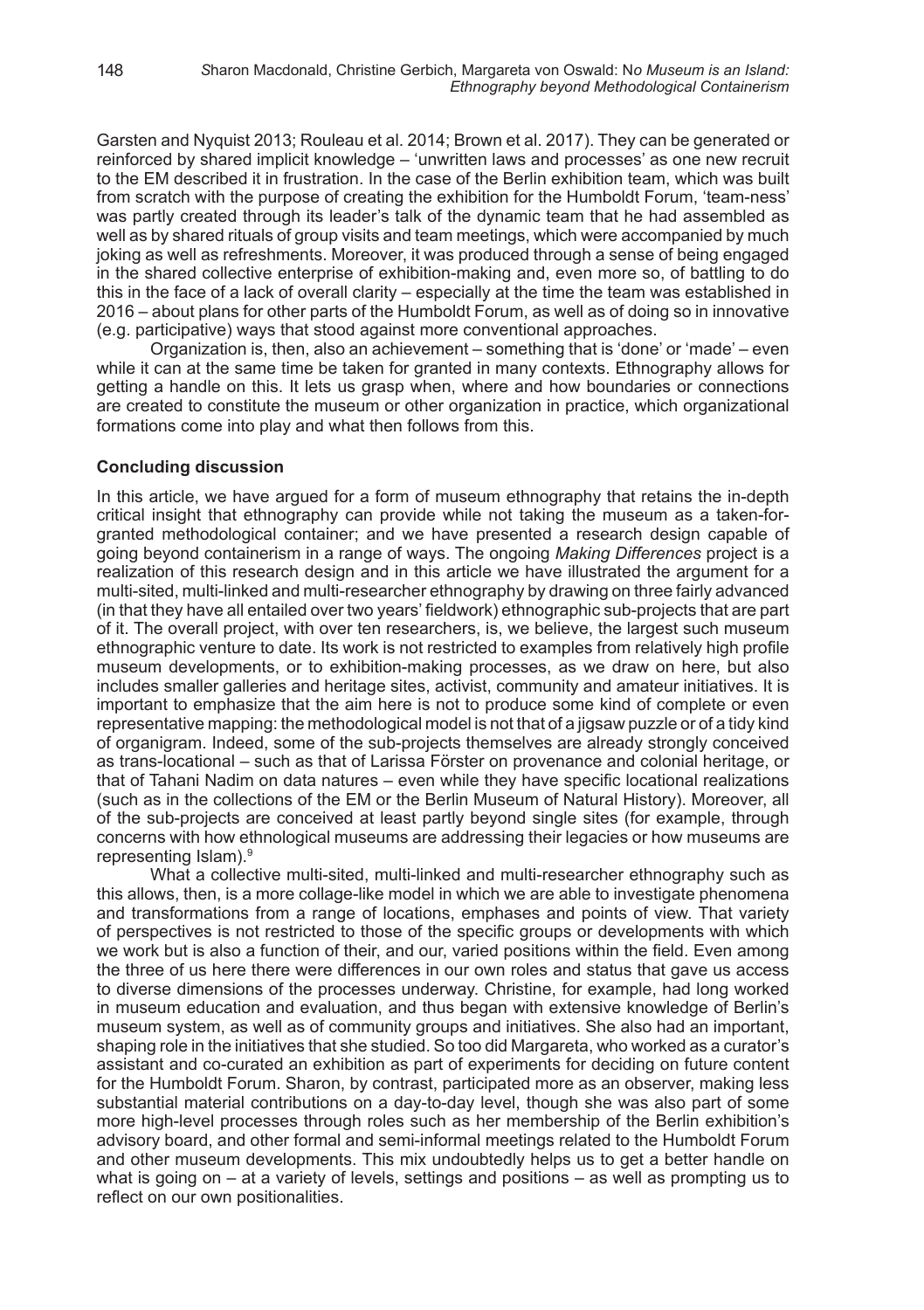Questions about museum organization are highly topical in our Berlin field site. The organigram with which we began, and its lively reception and circulation, is just one illustration of a considerable interest, indeed not restricted to Berlin (as evidenced by the fact that the newspaper in which it appeared is based in South Germany), in the organization of the Humboldt Forum. The reasons for this interest lie partly in the contested history of the site – including the destruction of the GDR's Palace of the Republic – and the symbolism of building a part reconstruction of a Baroque Prussian palace, as well as in concerns about the colonial legacies of the ethnological objects that will be shown there (see Binder 2007, von Bose 2016, Bach 2017). They lie too in awareness of the large number of interested players – and the diverse political positions that some of these occupy – who are involved in producing a substantial new cultural institution in the centre of Berlin, on its UNESCO World Heritage Museum Island. Whether the individual museums – the EM and AKU – will be named in it, or whether they, together with others such as the Berlin Exhibition, will be merged into collective Humboldt Forum content is a current matter of debate. That debate is inherently about organization-making – trying to craft an organization into being, to fill the architectural container that preceded it. Doing so in the face of what are different teams and museums, different designers, and a process that in its earlier stages especially has involved a surprising paucity of interaction between these, is a major organizational challenge. Developments underway as we write, to replace the two separate directors of the EM and AKU by a shared head of collections, and the formerly three-person overall leadership by one person, are attempts to achieve the Federal Minister of Culture and Media's 2017 stated desire to make it 'all of a piece' ('aus einem Guss')<sup>10</sup>.

Precisely what will result from such organizational restructuring remains to be seen, especially so late in a process, with the Humboldt Forum due to open in 2019. What our own work shows is that what happens at ground level – how people feel themselves to be part of something, and what this is  $-$  is also crucial to how they work and, therefore, to what will result. That a rhetoric of 'one-ness' is not in itself enough to achieve this is also evident from the claim by the Director General of the SMB that the SMB should be seen as one museum – a 'universal museum' – which 'spreads over many different sites'.<sup>11</sup> Although there are some respects in which this claim does have traction – for example, through some of the shared services – it is also inattentive to the on-the-ground disconnections and even competition between at least some of the constituent parts.

These more usually unattended aspects of organizations are those on which in-depth ethnographic fieldwork can shed light. Methodologically, however, a perspective that considers how organization-ness is done or achieved, is better placed to tackle this than one that takes the organization for granted. Its premise of non-commitment to the givenness of museums as organizations will be able to better attend to how organization-ness is produced and experienced as, say, a heavy weight of the past or as something more fleeting and provisional, as recalcitrant or as something to shape, as porous or relatively island-like.

In conclusion, then, going behind the scenes remains an important methodology for museum research – reaching parts that other methodologies do not. The challenge is to do so while not remaining only within their confines. We need to get off the island as well as see how the island is part of a wider archipelago and sea. In this article we hope to have shown how this can be done through our discussion of developments centred on – but not confined to – Berlin's Museum Island. The research design and project presented here do not provide the only possibility for avoiding methodological containerism without giving up on ethnography. They are, however, we believe, the most extensive and substantial ones to do so to date within the museum field. Our hope is that they will provide impetus for further methodological reflection and innovation in the future.

> Received: 31 July 2017 Finally Accepted: 21 May 2018

#### **Acknowledgments**

We are grateful to the Alexander von Humboldt Foundation and the Prussian Cultural Heritage Foundation for funding this research. In our field sites, we thank those who have endured our presence and even made us welcome. We especially thank Paola Ivanov, Peter Junge, Brinda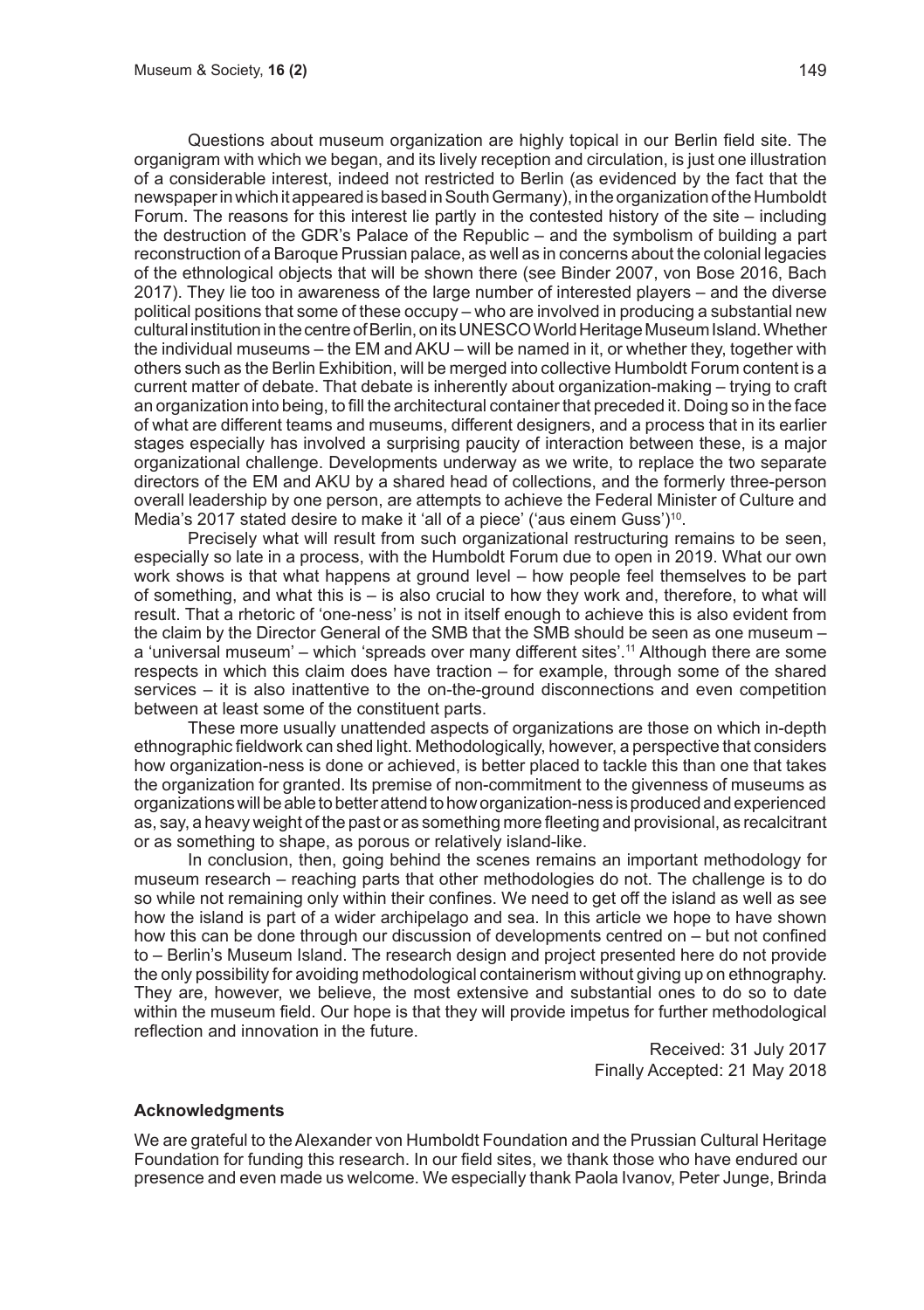Sommer, Paul Spies and Stefan Weber for comments on an earlier draft of this article. We are also grateful to the special issue editors and the three anonymous referees for their criticisms and suggestions. In addition, we express our gratitude to our colleagues in CARMAH, especially the Making Differences project, for further helping us to develop our ideas and for being part of the journey. None of those thanked necessarily agrees with all of the article's contents and we apologise for not having been able to take up all the points suggested but hope to do so. for some at least, in the future.

### **Notes**

- All translations from German are our own unless otherwise indicated.
- <sup>2</sup> Häntzschel, J. (2017), 'Verstrickung als Prinzip', *Süddeutsche Zeitung*, 20 November 2017, http://www.sueddeutsche.de/kultur/kulturpolitik-verstrickung-als-prinzip-1.3757309 accessed on 10 April 2018.
- <sup>3</sup>'Inter-organizational' is a term already used in the organization studies literature (e.g. Zilber 2014). It primarily identifies relationships between organisations. Trans- can be said to refer to relationships cutting across them. We have coined the terms exo-organizational and endo-organizational on the basis of kinship theory (exogamous and endogamous referring, respectively, to marrying out or within one's own group). This reflects in part the fact that some of our thinking about organigrams has been shaped by anthropological discussions of visualisations of kinship. As kinship discussion itself makes clear, exo- and endo- are relational categories, each inflecting upon each other. We should also note that although the terms 'organization' and 'institution' are sometimes used interchangeably and although there can be overlap in their application, we find it heuristically useful to follow the convention of using 'institution' to refer to a general stabilized social form and 'organization' to a specific realization (see Hatch 2011; Garsten and Nyquist 2013: 5); in this context, therefore, to use 'institution' to refer to the museum or museums as a generality, and 'organization' for a specific museum (e.g. Berlin's Ethnological Museum) or other organizational entity (e.g. the Prussian Cultural Heritage Foundation).
- <sup>4</sup>Goffman (1956), Kate Atkinson's novel, *Behind the Scenes at the Museum* 1997 was also an inspiration.
- 5 See http://www.carmah.berlin, accessed 10 April 2018.
- <sup>6</sup> Although the organigram incorrectly says that on the first floor there will be an exhibition of the Berlin City Museum. The formal position is that the director of the City Museums, Paul Spies, has the title and role of 'Chief Curator' of the Berlin Exhibition.
- <sup>7</sup>A format that Bourdieu suggests became culturally widespread due to property inheritance practices (1977), though which Bouquet (1996) argues has a longer pedigree in tree imagery and the Bible.
- <sup>8</sup> Extracts from Margareta von Oswald's field diary, 19.08.2014
- <sup>9</sup> See http://www.carmah.berlin, accessed 10 April 2018.
- <sup>10</sup> Andreas Abel and Christine Richter (2017) , Monika Grütters: "Mehr Geld für Kultur in Berlin". Im Interview spricht Staatsministerin Monika Grütters über die Finanzierung der Berliner Kultur, die Berlinale und das Einheitsdenkmal', Berliner Morgenpost online, 16.04.2017, https://www.morgenpost.de/berlin/article210268697/Monika-Gruetters-Mehr-Geld-fuer-Kultur-in-Berlin.html, accessed on 12 April 2018.
- https://www.smb.museum/ueber-uns/interview.html, accessed 10 April 2018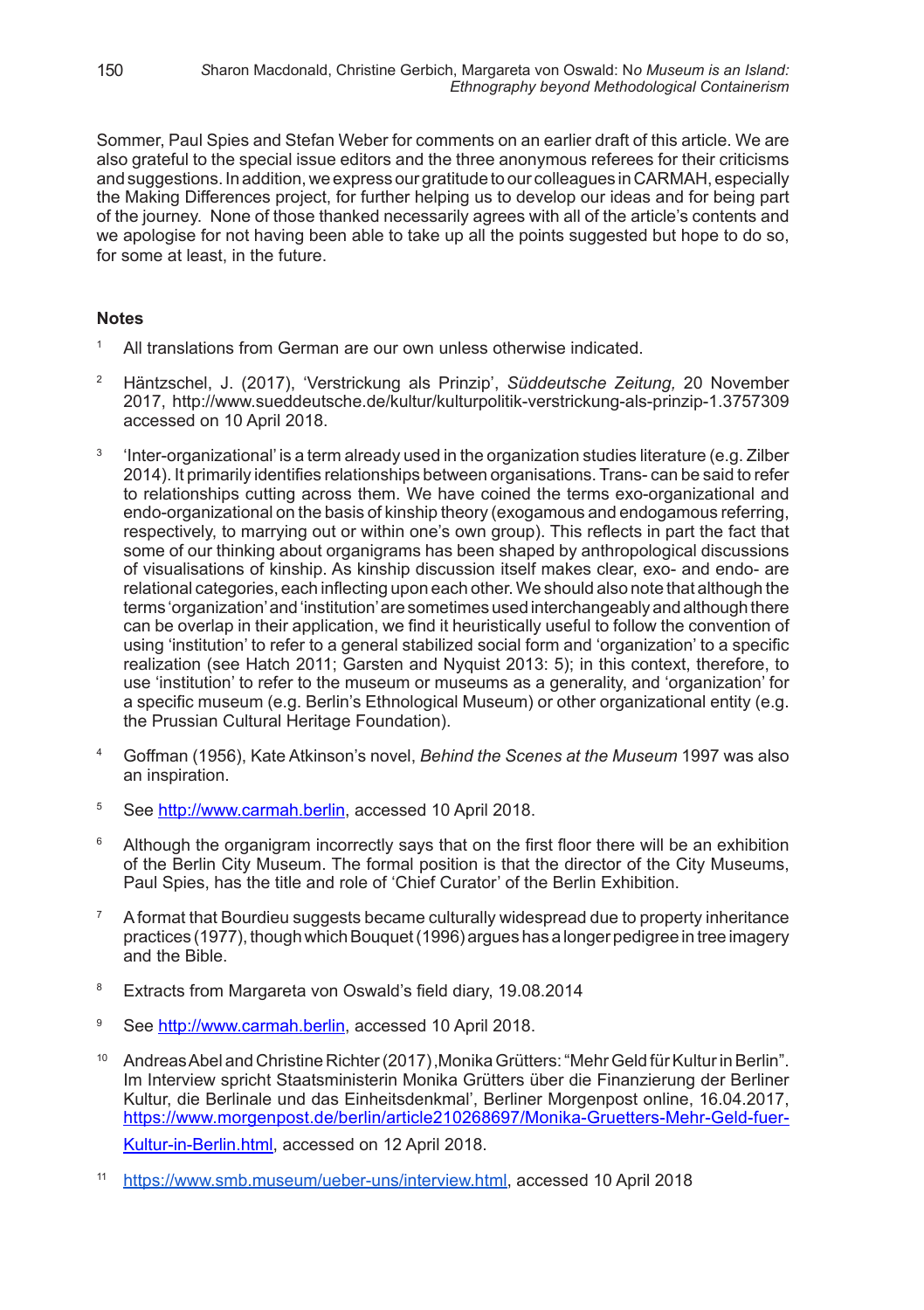## **References cited**

Atkinson, K. (1997) *Behind the Scenes at the Museum,* New York: Doubleday.

- Bach, J. (2017) *What Remains. Encounters with the Socialist Past in Germany,* New York: Columbia University Press.
- Basu, P. (2011) 'Object diasporas, resourcing communities: Sierra Leonean collections in the global museumscape', *Museum Anthropology,* 34 (1) 28–42. URL: https:// anthrosource.onlinelibrary.wiley.com/doi/full/10.1111/j.1548-1379.2010.01105.x
- Beltrame, T. N. (2015) 'Creating new connections: Objects, people, and digital data at the Musée du Quai Branly', *Anuac* 4 (2)106–129.
- Bhatti, S. (2012) *Translating Museums: A Counterhistory of South Asian Museology*, Walnut Creek, California: Routledge.
- Binder, B. (2007) *Streitfall Stadtmitte. Des Berliner Schloßplatz,* Vienna: Böhlau.
- von Bose, F. (2016) *Das Humboldt-Forum. Eine Ethnographie seiner Planung*, Berlin: Kulturverlag Kadmos.
- Bouquet, M. (1996) 'Family trees and their affinities. The visual imperative of the genealogical diagram', *Journal of the Royal Anthropological Institute* 2 (1) 43–44. URL: https://www.jstor.org/stable/3034632?seq=1#page\_scan\_tab\_contents
- Bouquet, M. (2012) *Museums: A Visual Anthropology*, London, New York: Berg Publishers.
- (2015) 'Reactivating the Colonial Collection: Exhibition‐Making as Creative Process at the Tropenmuseum, Amsterdam' in A.Coombes and R.Phillips (eds) *Museum Transformations,* 133-156, New York: Wiley-Blackwell.
- Bourdieu, P. (1977) *Outline of a Theory of Practice*, Cambridge: Cambridge University Press.
- Brown, H., Reed, A. and Yarrow, T. (eds) (2017) *Meetings: Ethnographies of Organizational Process, Bureaucracy and Assembly*, Chichester: Wiley-Blackwell.
- Bunzl, M. (2014) *In Search of a Lost Avant-Garde: An Anthropologist Investigates the Contemporary Art Museum*, Chicago: University of Chicago Press.
- Cameron, F. (2015) 'The Liquid Museum: New Institutional Ontologies for a Complex, Uncertain World' in A.Witcomb and K.Message (eds) *Museum Theory,* 345-361, New York: Wiley-Blackwell.
- Danziger, D. (2008) *Museum. Behind the Scenes at the Metropolitan Museum of Art,*  Harmondsworth: Penguin.
- Debary, O. and Roustan, M. 2017 'A Journey to the Musée du quai Branly: The Anthropology of a Visit', *Museum Anthropology* 40 (1) 4–17.
- URL: https://anthrosource.onlinelibrary.wiley.com/doi/full/10.1111/muan.12127
- Domínguez Rubio, F. (2014) 'Preserving the Unpreservable: Docile and Unruly Objects at MoMA', *Theory and Society : Renewal and Critique in Social Theory* 43 (6) 617–645. URL: https://link.springer.com/article/10.1007/s11186-014-9233-4

Evans-Pritchard, E.E. 1940 *The Nuer,* Oxford: Clarendon.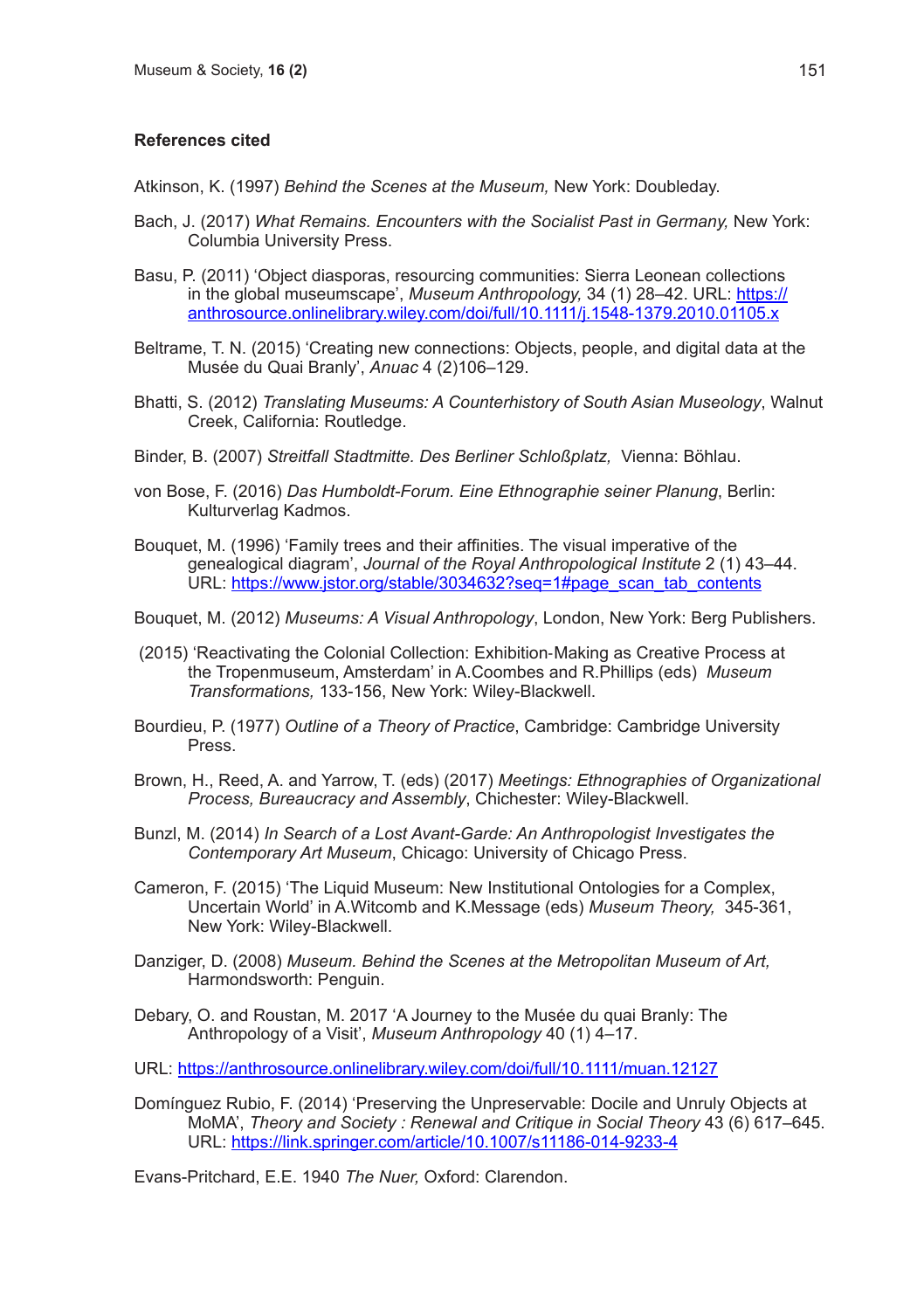- Falzon, M.-A. (ed.) (2016) *Multi-Sited Ethnography. Theory, Praxis and Locality in Contemporary Research,* London: Routledge.
- Fiskesjö, M. (2007) 'The Trouble with World Culture: Recent Developments in Sweden'. *Anthropology Today,* 23(5): 6–11. URL: https://onlinelibrary.wiley.com/doi/ abs/10.1111/j.1467-8322.2007.00535.x
- Förster, L. and Stoecker, H. (2016) *Haut, Haar und Knochen koloniale Spuren in naturkundlichen Sammlungen der Universität Jena*, Kromsdorf: VDG Weimar.
- Franklin, A. (2014) *The Making of MONA*, Melbourne: Penguin.
- Gable, E. (2013) 'Ethnographie: Das Museum als Feld.' in J. Baur (ed) *Museumsanalyse: Methoden und Konturen eines neuen Forschungsfeldes*, 55 - 63, Bielefeld: Transcript.
- Garsten, C. and A.Nyquist (2013) 'Entries: engaging organisational worlds', in C.Garsten and A.Nyquist (eds) *Organisational Anthropology: Doing Ethnography in and among Complex Organisations,* 1-25, Cambridge: Pluto.
- Geertz, C. (1998) 'Deep hanging out', *The New York Review of Books*, 45 (16), 69.
- Goffman, E. (1956) *The Presentation of Self in Everyday Life,* New York: Random House.
- Gosden, C., Larson, F. and Petch, A. (2007) *Knowing Things: Exploring the Collections at the Pitt Rivers Museum, 1884-1945*, Oxford; New York: Oxford University Press.
- Grande, L. (2017) *Curators. Behind the Scenes of Natural History Museums,* Chicago: Chicago University Press.
- Gupta, A. and Ferguson, J. (1997) *Anthropological Locations: Boundaries and Grounds of a Field Science*, Berkeley: University of California Press.
- Handler, R. and Gable, E. (1997) *The New History in an Old Museum: Creating the Past at Colonial Williamsburg*, Durham: Duke University Press.
- Hatch, M.J. (2011) *Organizations: A Very Short Introduction*, New York: Oxford University Press.
- Hendry, J. (2005) *Reclaiming Culture: Indigenous People and Self-Representation*, Palgrave Macmillan.
- Jung, Y. (2015) 'Micro examination of museum workplace culture: how institutional changes influence the culture of a real-world art museum', *Museum Management and Curatorship* 31(2) 159–177. URL: https://www.tandfonline.com/doi/abs/10.1080/0964 7775.2015.1117393
- Katriel, T. (1997) *Performing the Past: A Study of Israeli Settlement Museums*, London, New York: Routledge.
- Kendzia, V.B. (2017) *Visitors to the House of Memory: Identity and Political Education at the Jewish Museum Berlin*, Oxford, New York: Berghahn Books.
- Knudsen, L.V. (2016) 'Participation at Work in the Museum', *Museum Management and Curatorship* 31 (2) 193–211. URL: https://www.tandfonline.com/doi/abs/10.1080/096 47775.2016.1146916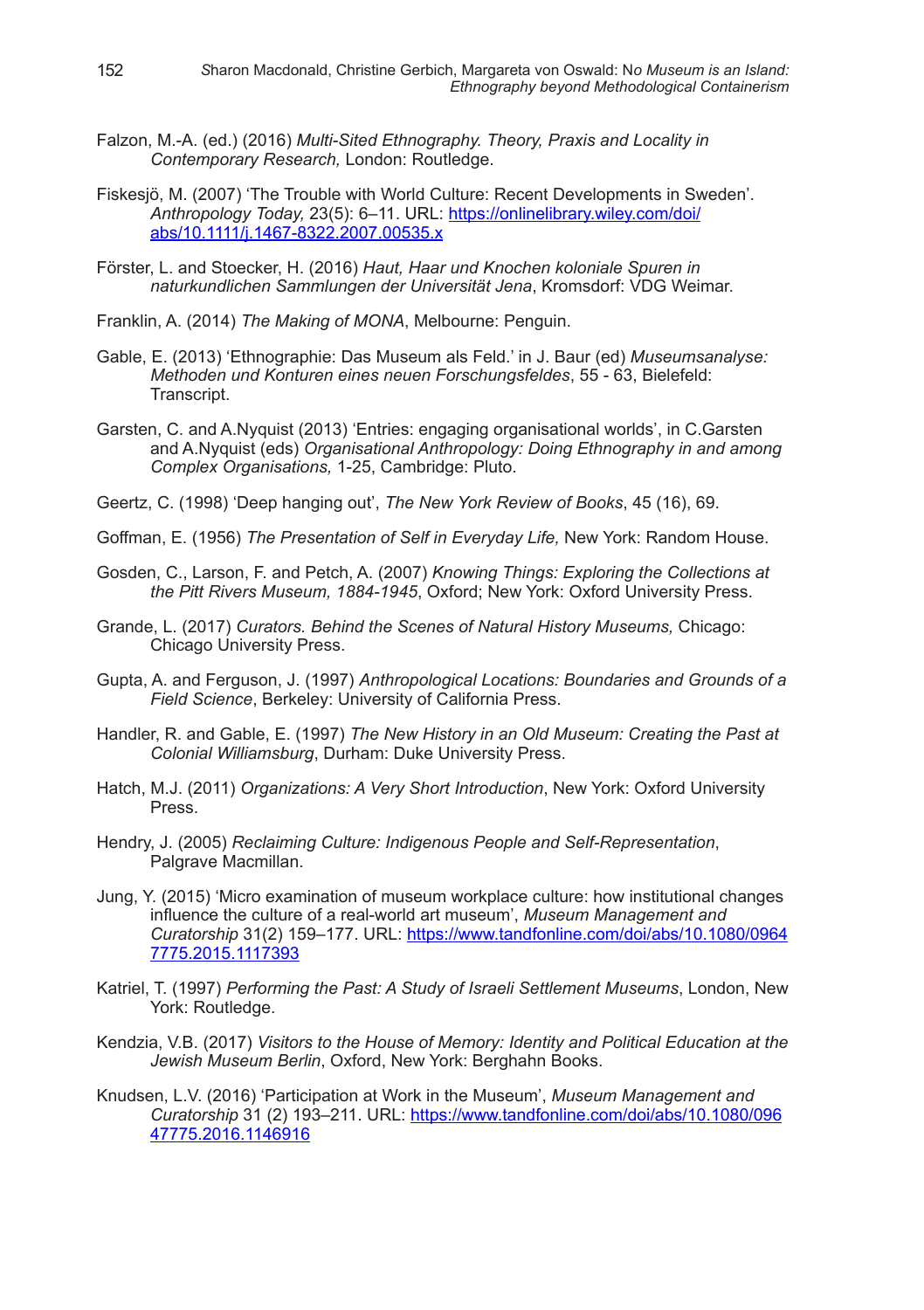- Kopytoff, I. (1986) 'The cultural biography of things : commoditization as process' in A. Appadurai (ed) *The Social life of things: commodities in cultural perspective*, 64-91, Cambridge; New York: Cambridge University Press.
- Kreplak, Y. (2017) 'Voir une œuvre en action. Une approche praxéologique de l'étude des œuvres', *Cahiers du CAP* 5: 189–213.
- Krmpotich, C. and Peers, L. (2013) *This Is Our Life: Haida Material Heritage and Changing Museum Practice*, Vancouver, BC , Toronto: UBC Press.
- Lima, M. (2011) *Visual Complexity: Mapping Patterns of Information*, New York: Princeton Architectural Press.
- Macdonald, S. (2002) *Behind the Scenes at the Science Museum*, Oxford; New York: Berg.
- Macdonald, S. (2009) *Difficult Heritage. Negotiating the Nazi Past in Nuremberg and Beyond,* London: Routledge.
- Macdonald, S. (2016) 'New Constellations of Difference in Europe's 21st-Century Museumscape', *Museum Anthropology* 39 (1) 4–19. URL: https://anthrosource. onlinelibrary.wiley.com/doi/full/10.1111/muan.12104
- Mangione, G. (2016) 'Making sense of things: constructing aesthetic experience in museums and galleries', *Museum and Society* 14(1) 33 – 51. URL: https://www108. lamp.le.ac.uk/ojs1/index.php/mas/article/view/624
- Marcus, G. (1998) *Ethnography through Thick and Thin*, Princeton, NJ: Princeton University Press.
- (2012) 'The legacies of *Writing Culture* and the near future of the ethnographic form: a sketch', *Cultural Anthropology* 27(3) 427-445. URL: https://anthrosource. onlinelibrary.wiley.com/doi/full/10.1111/j.1548-1360.2012.01152.x
- Marsh, D.E. (2016) 'Trace Ethnography, Affect, and Institutional Ecologies in the Distributed Records of a Plaster Model', *Museum Anthropology* 39 (2) 111–129. URL: https:// anthrosource.onlinelibrary.wiley.com/doi/full/10.1111/muan.12119
- McCosker, A. and Wilken, R. (2014) 'Rethinking "Big Data" as Visual Knowledge: the Sublime and the Diagrammatic in Data Visualisation', *Visual Studies* 29 (2) 155–164. URL: https://www.tandfonline.com/doi/abs/10.1080/1472586X.2014.887268
- Meyer, M. (2008) 'On the boundaries and partial connections between amateurs and professionals', *Museum and Society,* 6 (1) 38-53. URL: https://www108.lamp.le.ac. uk/ojs1/index.php/mas/article/view/111
- Miller, D. (1997) *Capitalism: an Ethnographic Approach*, Oxford: Berg.
- Morgan, J. (2013) 'Examining the "Flexible Museum": Exhibition Process, a Project Approach, and the Creative Element', *Museum and Society* 11 (2) 158–171. URL: https://www108.lamp.le.ac.uk/ojs1/index.php/mas/article/view/230
- Morse, N. and Munro, E. (2015) 'Museums' Community Engagement Schemes, Austerity and Practices of Care in Tw o Local Museum Services', *Social & Cultural Geography* 19 (3) 1–22. URL: https://www.tandfonline.com/doi/abs/10.1080/14649365.2015.10 89583
- O'Hanlon, M. (1993) *Paradise: Portraying the New Guinea Highlands*, London: British Museum Press.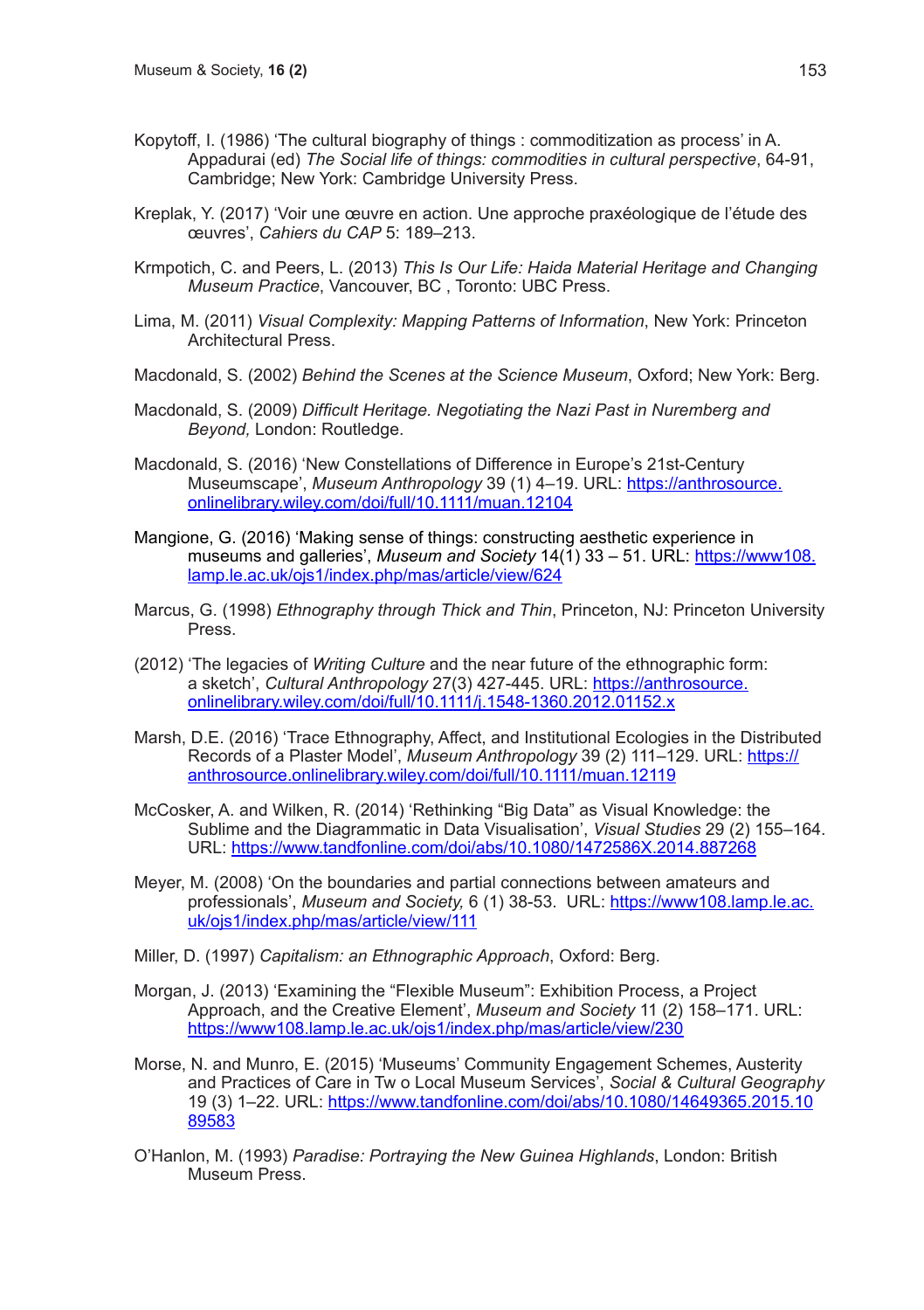- Oswald, M. von and Rodatus, V. (2017) 'Decolonizing Research, Cosmo-optimistic Collaboration?: Making Object Biographies', *Museum Worlds* 5 (1) 211–223. URL: https://www.berghahnjournals.com/abstract/journals/museum-worlds/5/1/ armw050117.xml
- Porsché, Y. (2018) *Public Representations of Immigrants in Museums: Exhibition and Exposure in France and Germany*, New York: Palgrave Macmillan.
- Price, S. (2007) *Paris Primitive: Jacques Chirac's Museum on the Quai Branly*, Chicago: University of Chicago Press.
- Riles, A. (ed.) (2006) *Documents: Artifacts of Modern Knowledge,* Ann Arbor: University of Michigan Press.
- Roberts, L.C. (1997) *From Knowledge to Narrative: Educators and the Changing Museum*, Washington, D.C.: Smithsonian Institution Press.
- Rouleau, L., Rond, M. de and Muscam, G. (2014) 'From the Ethnographic Turn to New Forms of Organizational Ethnography', *Journal of Organizational Ethnography* 3 (1) 2–9. URL: https://www.emeraldinsight.com/doi/abs/10.1108/JOE-02-2014-0006
- Sabeti, S. (2018) *Creativity and Learning in Later Life: An Ethnography of Museum Education,* London: Routledge.
- Schmitt, S.B. (2012) *Ein Wissenschaftsmuseum geht unter die Haut: sensorische Ethnographie des Deutschen Hygiene-Museums*, Bielefeld: Transcript.
- Schorch, P., McCarthy, C. and Hakiwai, A. (2016) 'Globalizing Māori Museology: Reconceptualizing Engagement, Knowledge, and Virtuality through Mana Taonga', *Museum Anthropology* 39 (1) 48–69. URL: https://anthrosource.onlinelibrary.wiley. com/doi/full/10.1111/muan.12103
- Shannon, J.A. (2014) *Our Lives: Collaboration, Native Voice, and the Making of the National Museum of the American Indian*, Santa Fe, NM: School for Advanced Research Press.
- Smith, R. (2007) The Museum. Behind the Scenes at the British Museum, London: BBC Books.
- Strathern, M. (1996) 'Cutting the network', *Journal of the Royal Anthropological Institute* 2 (3) 517-535. URL: https://www.jstor.org/stable/3034901?seq=1#page\_scan\_tab\_ contents
- Torres, A. M. (2011) 'The Museumization of Migration in Paris and Berlin and Debates on Representation', *Human Architecture: Journal of the Sociology of Self-Knowledge* 9 (4) 5-21. URL: https://search.proquest.com/openview/c08fea8d2866a6c119477a819 27ebb30/1?pq-origsite=gscholar&cbl=40294
- Tythacott, L. (2011) *The Lives of Chinese Objects: Buddhism, Imperialism and Display*, New York: Berghahn Books.
- Watson, T.J. (2011) 'Ethnography, reality, and truth: the vital need for studies of 'how things work' in organizations and management', *Journal of Management Studies*, 48 (1) 202-217. URL: https://onlinelibrary.wiley.com/doi/full/10.1111/j.1467- 6486.2010.00979.x
- Wimmer, A. and Glick Schiller, N. (2002) 'Methodological Nationalism and Beyond: Nation– state Building, Migration and the Social Sciences', *Global Networks* 2 (4) 301–334. URL: https://onlinelibrary.wiley.com/doi/abs/10.1111/1471-0374.00043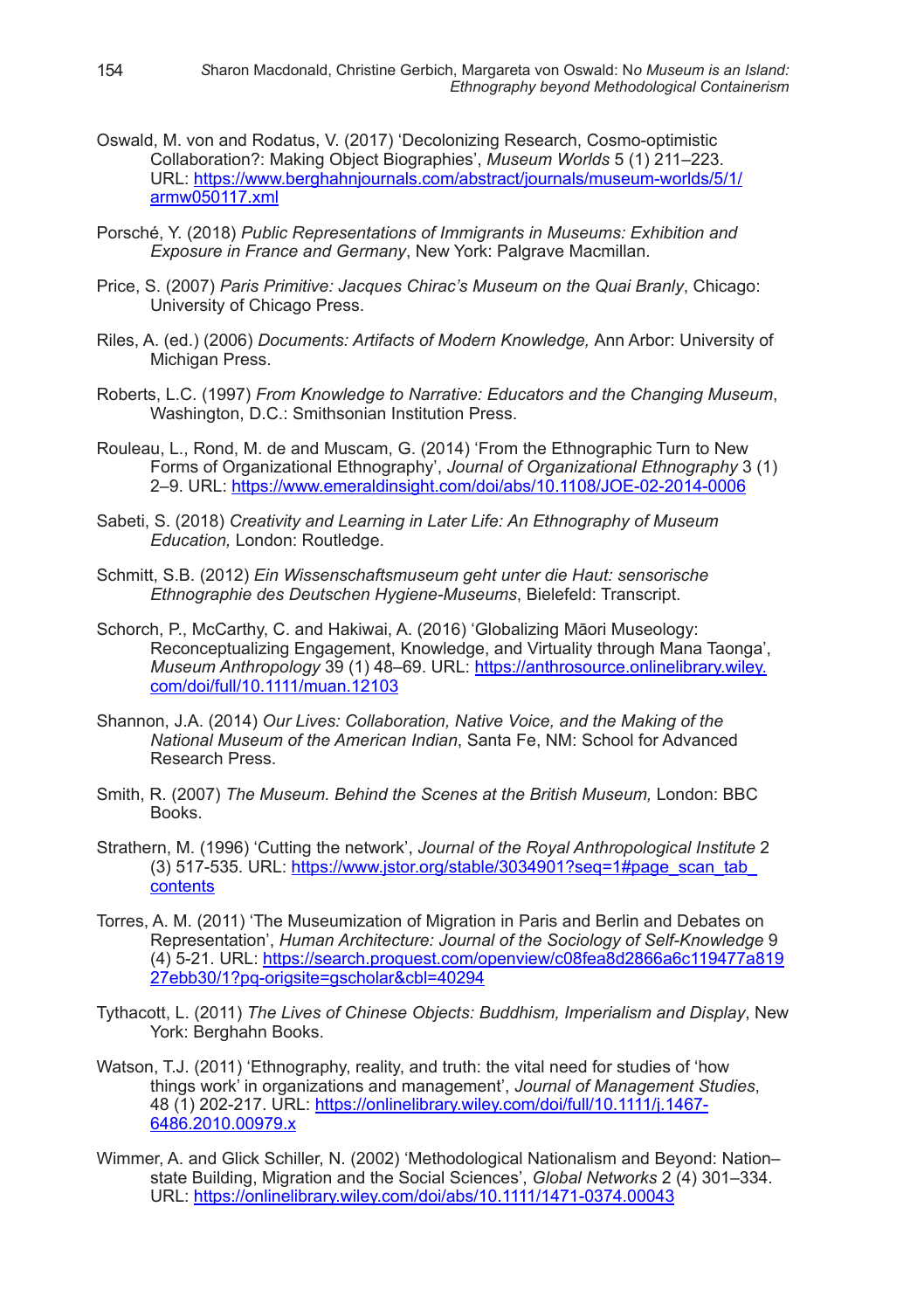- Winter, S., N.Berente, J.Howison, B.Butler (2014) 'Beyond the organizational "container": conceptualizing 21st Century sociotechnical work', *Information and Organization,* 24, 260-259. URL: https://www.sciencedirect.com/science/article/pii/ S1471772714000311
- Yaneva, A. (2012) 'Der Aufbau von Installationen. Eine Pragmatische Annäherung an Kunst', *Zeitschrift für Ästhetik und Allgemeine Kunstwissenschaft* 57 (1) 150–171.
- Yanow, D., Ybema, S. and Van Hulst, M. (2012), 'Practising organizational ethnography', in Symon, G. and Cassell, C. (eds), *The Practice of Qualitative Organizational Research: Core Methods and Current Challenges*, 331-350, Sage, London.
- Ybema, S., Yanow, D., Wels, H. and Kamsteeg, F.H. (2009), 'Studying everyday organizational life', in Ybema, S., Yanow, D., Kamsteeg, F.H. and Wels, H. (eds), *Organizational Ethnography: Studying the Complexity of Everyday Life*, 1-20, Sage, London.
- Zilber, T.B. (2014) 'Beyond a Single Organization: Challenges and Opportunities in Doing Field Level Ethnography', *Journal of Organizational Ethnography* 3 (1) 96–113. URL: https://www.emeraldinsight.com/doi/abs/10.1108/JOE-11-2012-0043

#### **Authors**

Sharon Macdonald, Christine Gerbich, Margareta von Oswald Humboldt-Universität zu Berlin Institut für Europäische Ethnologie Centre for Anthropological Research on Museums and Heritage Mohrenstr. 40/41 10117 Berlin Email: sharon.macdonald@hu-berlin.de; Phone +49 30 2093 70860 Email: christine.gerbich@hu-berlin.de: Phone +49 30 2093 70886 Email: margareta.von.oswald@hu-berlin.de; Phone +49 30 2093 70886

\***Sharon Macdonald** is Alexander von Humboldt Professor of Social Anthropology in the Institute of European Ethnology, Humboldt-Universität zu Berlin and Anniversary Professor of Cultural Anthropology at the University of York. In Berlin, she established and directs CARMAH, the Centre for Anthropological Research on Museums and Heritage. This includes the research project *Making Differences: Transforming Museums and Heritage in the 21st Century,* which is funded primarily by the Alexander von Humboldt Foundation. She also leads the Contentious Collections work-package of the Horizon 2020 TRACES (Transmitting Contentious Cultural Heritage with the Arts) project, and the Profusion theme of the AHRC *Heritage Futures* project. Her authored books include *Behind the Scenes at the Science Museum* (2002), *Difficult Heritage*  (2009) and *Memorylands* (2013).

\*\***Christine Gerbich** is a researcher at the Centre for Anthropological Research on Museums and Heritage (CARMAH), Berlin. She studied sociology, German philology and Media Studies in Berlin and Bloomington, Indiana. She has worked on several national and international research projects in the field of evaluation, including *The Museum Laboratory. On Curating Islamic Arts and Cultural Histories* between 2009 and 2013. Her PhD project is an ethnography of the futurability of the Museum of Islamic Art in Berlin where she was involved in two projects: an interdisciplinary research project to develop the exhibition *The Heritage of the Old Kings. Ctesiphon and the Persian Sources of Islamic Art* and the collaborative project *TAMAM* – the Mosque Communities' education project with the Museum für Islamische Kunst. Her research